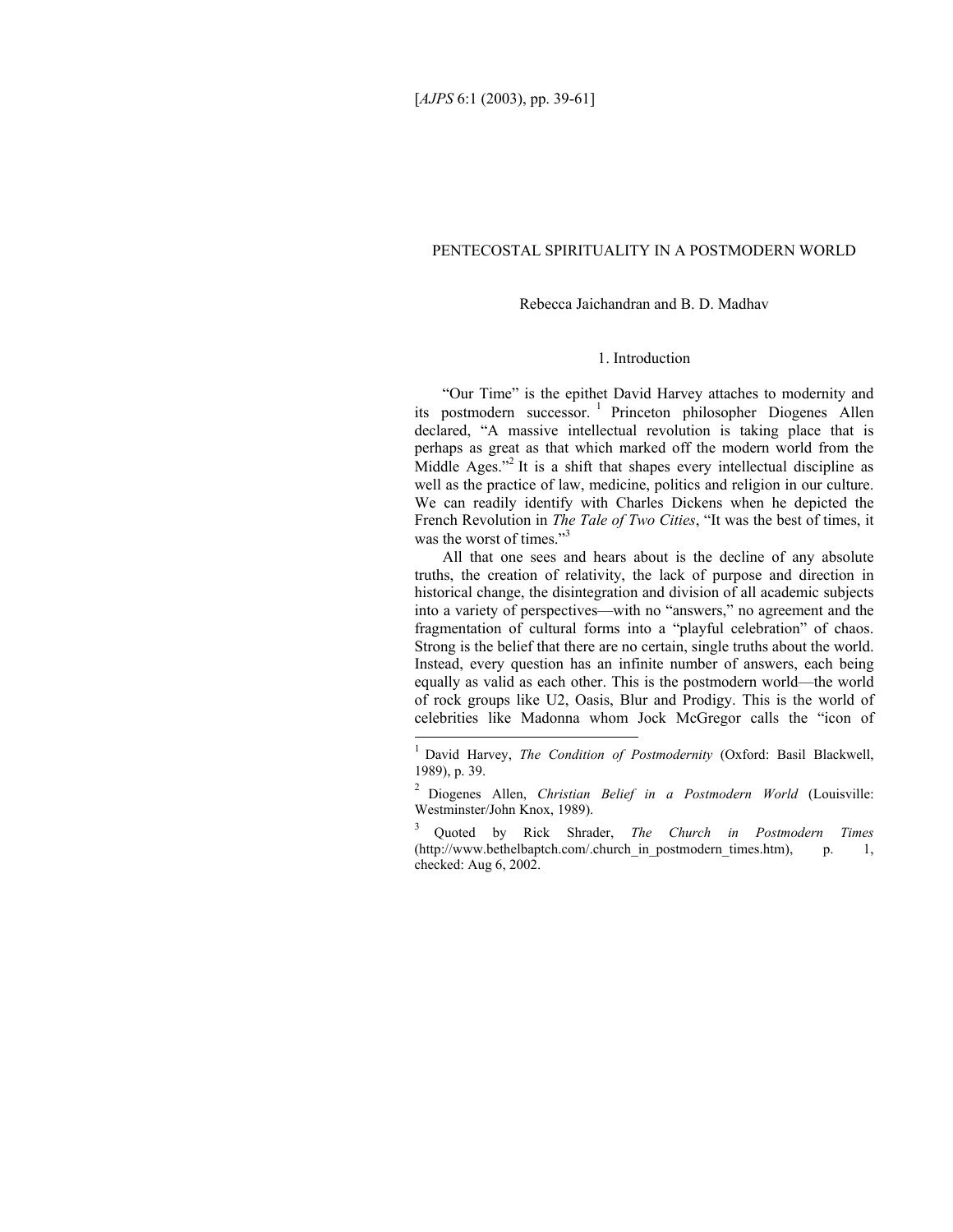postmodernity."<sup>4</sup> It is the world in which children enjoy watching Star Trek, Star Wars, Johnny Quest, Harry Potter and Pokemon. Darren Mitchell begins his article "Embracing Uncertainty" with thoughtprovoking quotes that best summarize the invading influence of postmodern thought and culture.<sup>5</sup>

I thought Star Trek was pretty harmless, but when I sat down to watch the new series with my children, I couldn't believe my eyes. It was the same sort of plots worked over, souped up technology, a bit more splashy. But the epistemology had fundamentally changed. Program after program pushed or assumed postmodernism. My kids couldn't see any problem, but my jaw was dropping.

Postmodernism, in its arrogance, far from safeguarding our liberties, is becoming one of the most tyrannical controllers of thoughts and culture and speech and discourse that has walked this planet since the dawning of the Reformation.

These are times that James R. White describes as a tidal wave sweeping across western thought undermining the very idea of absolute truth. $6$  From the classroom to the television and even to the churches, institutions are asking the audience what they think truth should be and what it should look like, and then marketing their products to the whims of the world. This is the first time that people are asking "not to know" and are being obliged by their society. The symbol of this age could easily be the bungee cord. It is a free-fall into nothingness just for the sake of doing it.

Whether we accept it or not, whether we want to believe it or not, we live in a postmodern world. Indian-born Ravi Zacharias has observed: "What's happening in the West with the emergence of postmodernism is only what has been in much of Asia for centuries but under different

 $\sqrt{4}$ 4 Jock McGregor, *Madonna Icon of Postmodernity* (www.facingthechallenge.org), p. 1, checked: Aug 6, 2002.

 $<sup>5</sup>$  A paper presented at the Society for the Integration of Faith and Thought, May</sup> 1997 by Darren Mitchell, "Embracing Uncertainty: Some Perspectives on Evangelical Thought in Postmodern Times" (www.siftorg.au/97\_may\_dm.htm), checked: Aug 6, 2002.

<sup>6</sup> James R. White, *The Roman Catholic Controversy* (Minneapolis: Bethany House, 1996), p. 9.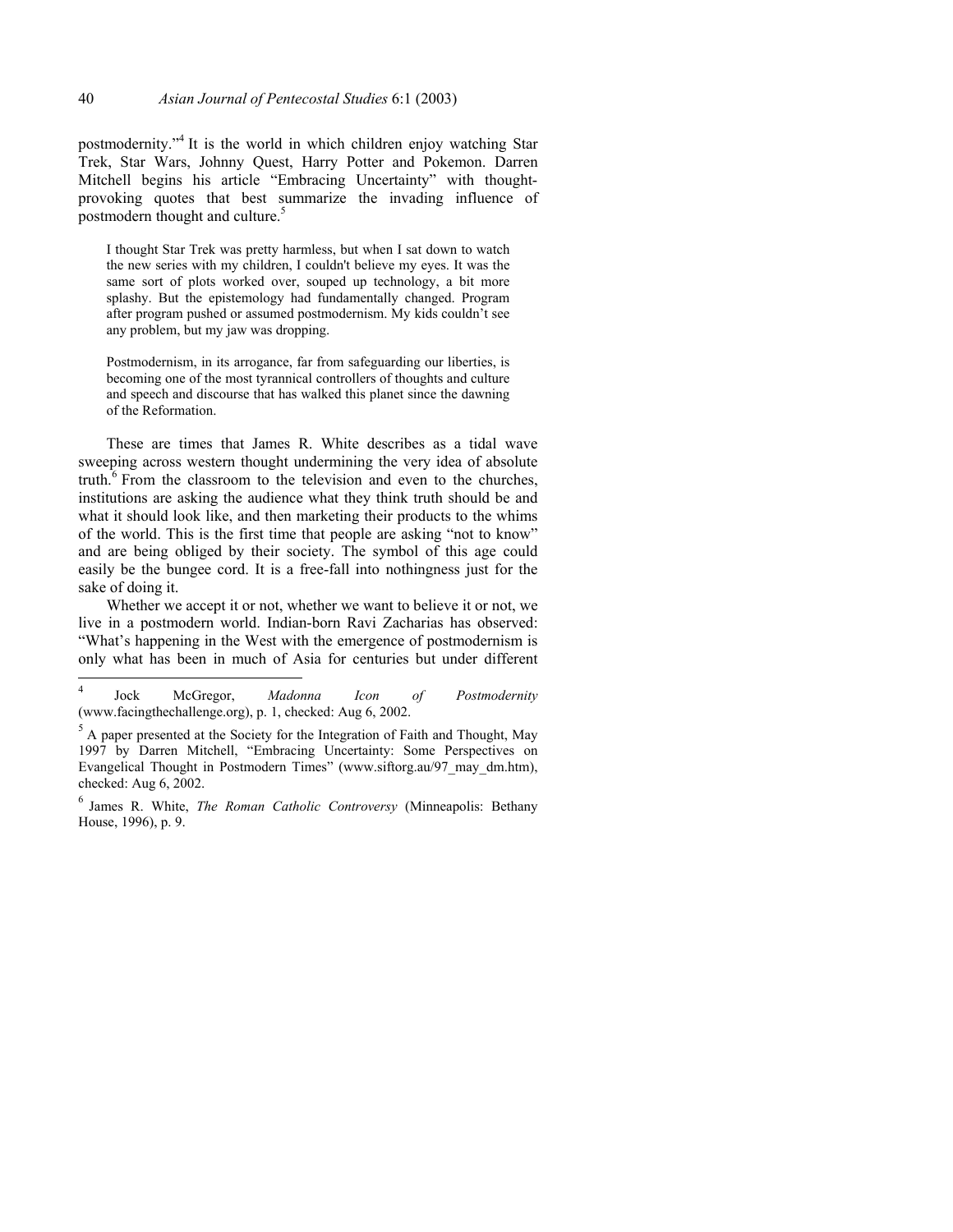banners."<sup>7</sup> Thus the mammoth task before us as Pentecostal theologians is to address the whole issue of Pentecostal spirituality in this present context of a postmodern world.

"Spirituality" is relatively a new term to many Pentecostal believers who have all the while been more preoccupied with the whole concept of "being spiritual."<sup>8</sup> Christian spirituality has its center of gravity in a personal relationship with Jesus Christ. Cecil M. Robeck, Jr. has written, "True spirituality involved the giving of our very selves to the One we worship and adore (Romans  $12:1:2$ ).<sup>79</sup> Therefore spirituality is the giving of ourselves to God through both our beliefs and emotional attitudes, which ultimately influences our actions and values.

Richard Lovelace aptly divides Christian spirituality into two major trajectories that he calls "ascetic spirituality" and "Pentecostal spirituality."<sup>10</sup> According to him the ascetic spirituality focuses on spiritual disciplines that is the progressive, training mode of spirituality.<sup>11</sup> He finds biblical support in passages like 1 Corinthians 9:24-27. This kind of spirituality will cause spiritual growth but in a gradual process.

The second trajectory that he calls "Pentecostal spirituality" emphasizes the spirituality that grows by means of the work of the Holy

l

9 Cecil M. Robeck, Jr. "The Nature of Pentecostal Spirituality," *Pneuma* 14:2 (Fall 1992), pp. 103-106 (103).

 $10$  Richard Lovelace, "Baptism in the Holy Spirit and the Evangelical Tradition," *Pneuma* 7:2 (Fall 1985), pp. 101-23 describes this ascetic spirituality from a historical perspective. Other interesting works that deal exhaustively with ascetic spirituality are Martin Thornton, *Spiritual Direction* (Cambridge, MA: Cowley, 1984) and also his *English Spirituality* (Cambridge, MA: Cowley, 1986).

<sup>11</sup> The famous book of Richard Foster, *Celebration of Discipline: The Path to Spiritual Growth* (San Francisco: Harper & Row, 1978), best illustrates this in three spiritual disciplines: 1) the inward disciplines including meditation, prayer, fasting and study (pp. 13-66); 2) the outward disciplines including simplicity, solitude, submission and service (pp. 69-122); and 3) the corporate disciplines include confession, worship, guidance and celebration (pp. 125-171). Other significant recent works include Charles W. Colson, *Loving God* (Grand Rapids, MI: Zondervan, 1983) and Jerry Bridges, *Pursuit of Holiness* (Colorado Springs, CO: Nav, 1982).

 $<sup>7</sup>$  Interview with Ravi Zacharias, "Reaching the Happy Thinking Pagan: How Can</sup> We Present the Christian Message to Postmodern People?" *Leadership Magazine* XVI (Spring, 1995), pp. 18-27 (23).

<sup>&</sup>lt;sup>8</sup> Being spiritual involves actions like fasting, praying, speaking in tongues, operating the gifts of the spirit, raising hands while singing or praying and emotional attitudes like joy, sorrow, confidence, being comforted etc.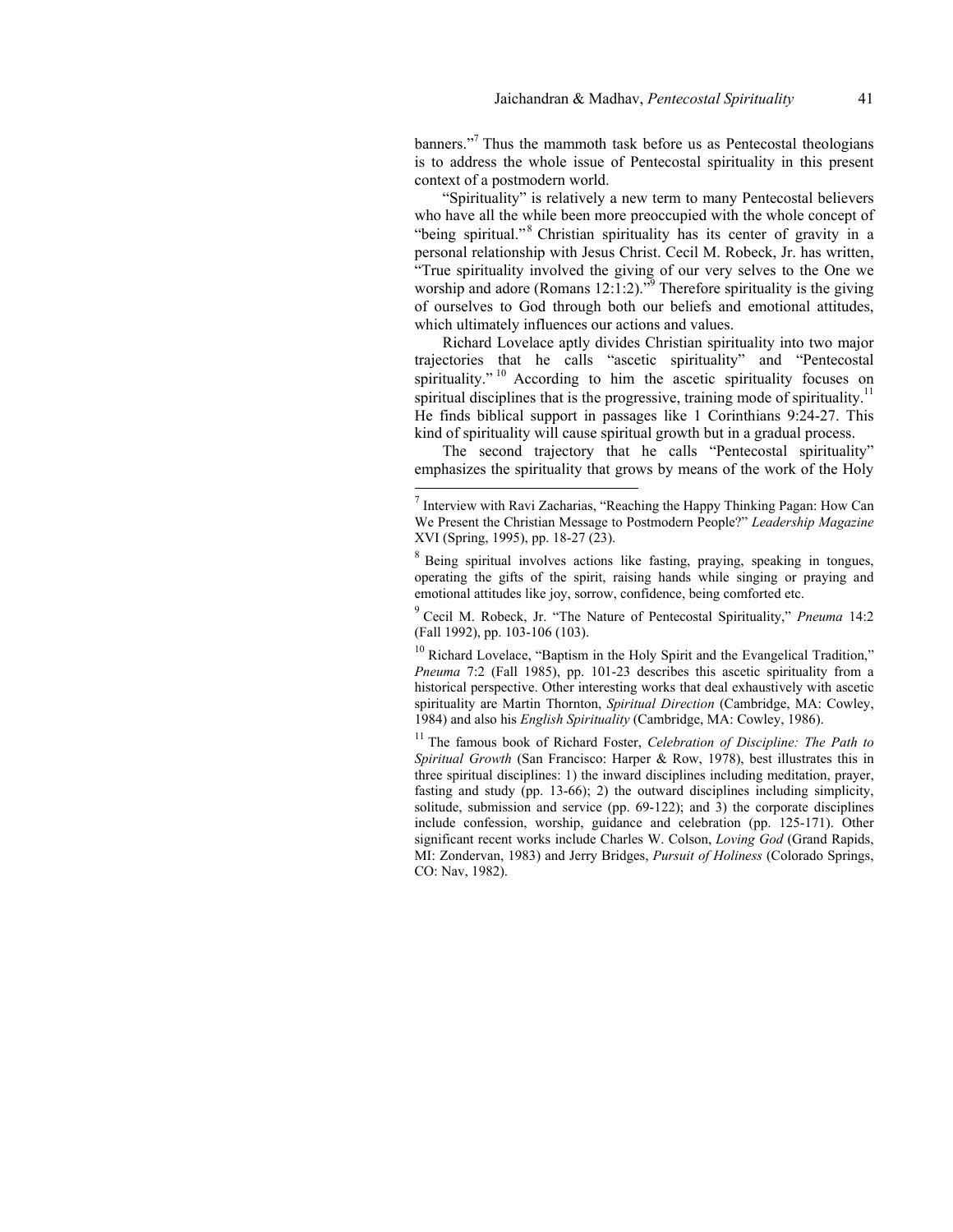Spirit. He uses Galatians 3:2-3 and 5 to define this group that is epitomized by the "baptism of the Holy Spirit" which is not a progressive stage but a leap as it were to a new dimension. It is spiritual growth by means of coming into contact with God that is experiencing God.

Pentecostal spirituality has for all these years upheld the basic orthodox doctrines and tenets of the faith. The major point of distinction is that the Pentecostal believes that God continues to work in the church through supernatural means. However there are specific values that shape Pentecostal spirituality. Russell Spittler in his article "Spirituality, Pentecostal and Charismatic" isolates five implicit values that govern Pentecostal spirituality. They are: 1) The utmost importance of individual experience; 2) The importance of the spoken (orality); 3) The high esteem places on spontaneity; 4) An other-worldly tendency in which the eternal, the "up there" in heaven is more real than the present; and 5) The authority of the Bible as the basis of what we should experience.<sup>12</sup>

This paper seeks to understand postmodern thought and expressions. An attempt will be made to determine whether postmodernism has influenced Pentecostal spirituality like it has done to fashion, literature, art, architecture, television and culture. It then examines the extent of this influence in order to see how Pentecostal theologians should look at this influence—as a threat or an opportunity.

### 2. Features of the Postmodern Worldview

2.1 What Is Postmodernism?

Rick Shrader presents postmodernism as the third of three time frames: the pre-modern era, the modern era and the postmodern era.<sup>13</sup>

 $12$ 12 Russell Spittler, "Spirituality, Pentecostal and Charismatic," *Dictionary of Pentecostal and Charismatic Movements*, eds., Burgess and McGee (Grand Rapids: Zondervan, 1988), p. 804 defines spirituality as "a cluster of acts and sentiments that are informed by the beliefs and values that characterize a specific religious community." Note also Daniel E. Albrecht's excellent article "Pentecostal Spirituality: Looking through the Lens of Ritual," *Pneuma* 14:2 (Fall 1992), pp. 107-125 (108-109) where he uses a working definition: "the lived experience which actualizes a fundamental dimension of the human being, the spiritual dimension, that is the whole of one's spiritual or religious experience, one's beliefs, convictions, and patterns of thought, one's emotions and behavior in respect to what is ultimate, or God."

<sup>13</sup> Shrader, *Postmodern Times*, pp. 1-2.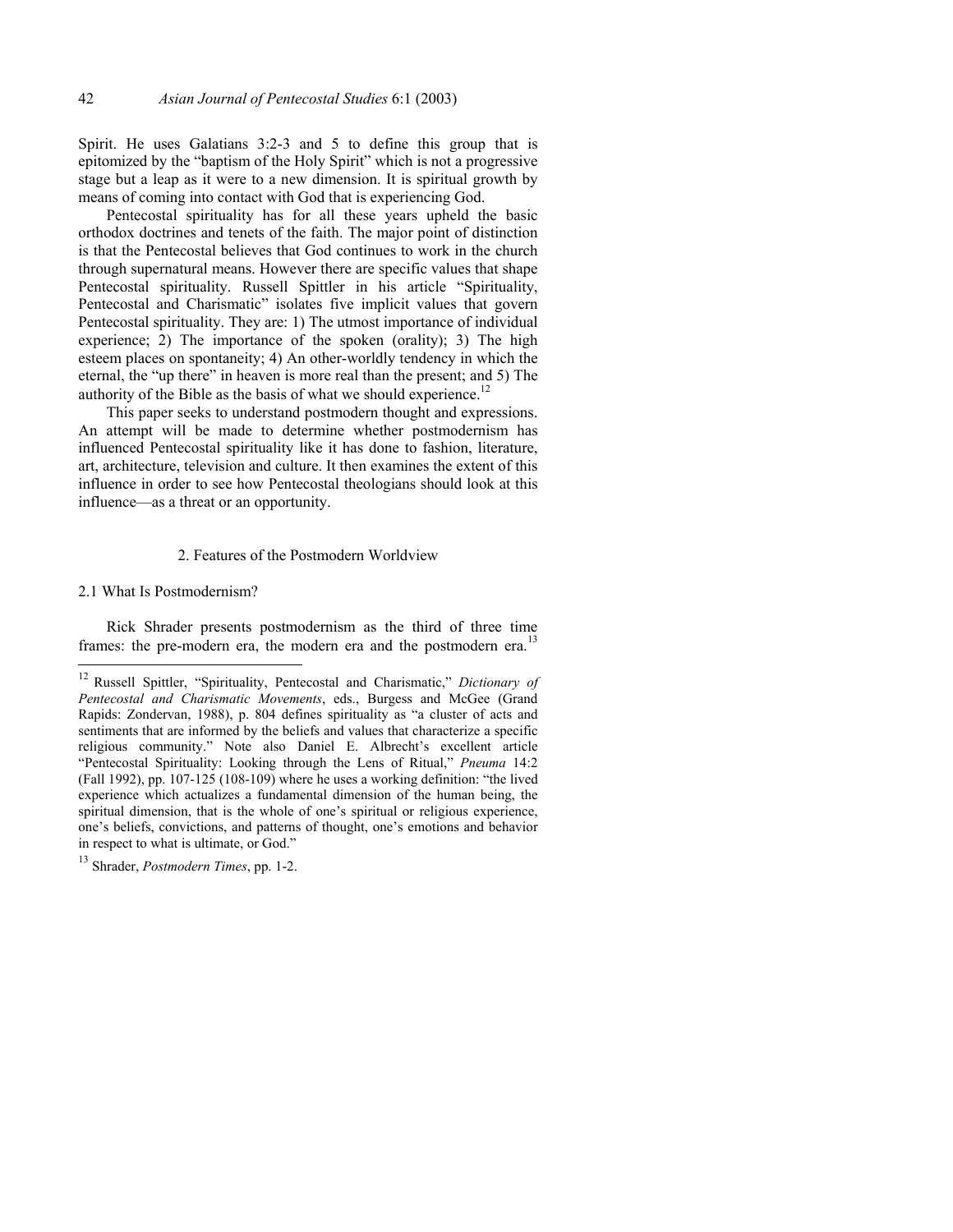According to him, "If modernism began in the sixteenth century with the Enlightenment, brought on by the French Revolution, pre-modernism is that long period of history that led through the Dark Ages, the Reformation and up to the  $1700s$ .<sup> $14$ </sup> During this period there was a definite belief in a God (or gods) that meant, even to the pagans, that there is a certain moral accountability to a Being beyond oneself. Hence people believed in good and evil as present realities that affect their lives. Humankind was made by a Creator (even if a mythological god) and was free to obey or disobey their Creator's wishes.

The modern era he classifies, along with Oden, as the period of time from 1789 to 1989 encompassing the ideology and malaise attendant from the Bastille to the Berlin Wall.<sup>15</sup> This era saw the rise and influence of the Enlightenment, English deism, French skepticism, German rationalism, and American pragmatism leading to exaltation of the rights of humans and the supremacy of reason. The coming of this modern era, however, effectively reversed most basic scientific and religious assumptions of the previous era. As a result Christianity was dismissed as a relic of the past. The world was now a closed system that could be satisfactorily explained by cause and effect, morality was utilitarian, nature is self-contained and human is the highest product of the survival system, and only the senses contain reality. "Logical positivism" had become the law of scientific investigation: If we cannot see God, he does not exist.

Then comes the postmodern era that Carl Henry wrote about: "The intensity of 'anti-modern sentiment' is seen in the widening use of the term 'postmodern' to signal a sweeping move beyond all the intellectual past—ancient, medieval, or modern—into a supposedly new era."16 This era that has set in after 1989, does not point to an ideological program, but rather to a simple succession—what comes next after modernity. The Industrial Revolution of modernity is giving way to the information age of postmodernity.

Walter Truett Anderson tells the story of the three umpires representing the three ages of human history. The first, representing the pre-modern age, says, "Three strikes and you're out and I call 'em the way they are." The second umpire, representing the modern age, says, "Three strikes and you're out and I call 'em the way I see 'em." The third

<sup>14</sup> Shrader, *Postmodern Times*, p. 1.

<sup>15</sup> Thomas Oden, *The Death of Modernity: The Challenge of Postmodernism*  (Wheaton: BridgePoint Books, 1995), p. 20.

<sup>16</sup> Quoted by Shrader, *Postmodern Times*, p. 2.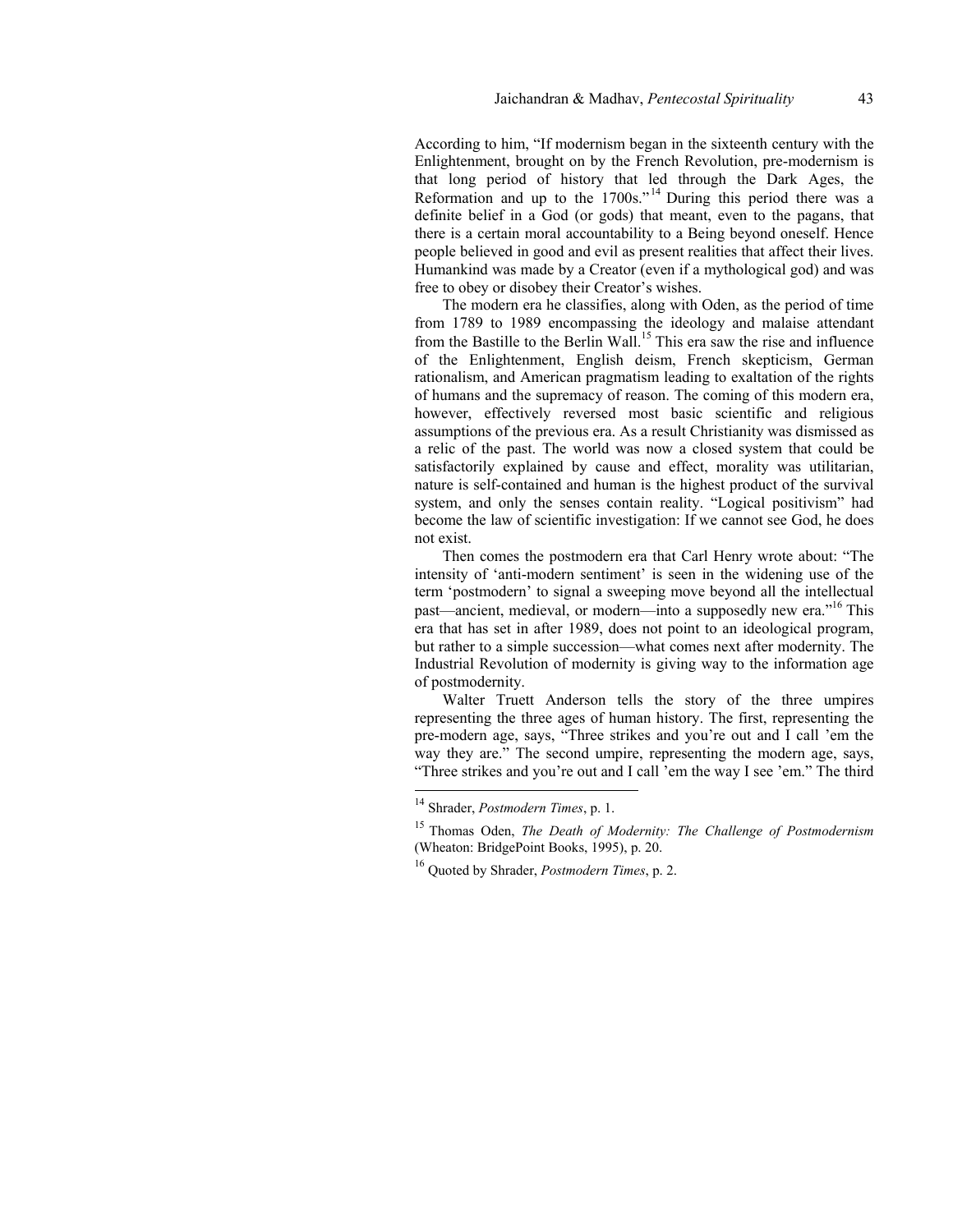umpire, representing the postmodern age, says, "Three strikes and you're out, and they ain't nothin' til I call 'em."17 For those of us who are now in this era, it simply is the elimination of truth. Truth does not exist except as the individual wants it to exist. In fact, he can create his own truth.

In an interview, Dennis McCallum responded, "A simple definition of postmodernism is the belief that truth is not discovered, but created."<sup>18</sup> A typical postmodernist jargon could be read as follows, "There is now a consensus that consensus is impossible that we are having authoritative announcements of the disappearance of authority, that scholars are writing comprehensive narratives on how comprehensive narratives are unthinkable.<sup>519</sup> Postmodernism is not a theory or set of ideas as much as it is a form of questioning, an attitude or perspective.

In this section, we will look at some of the features of the emerging postmodern worldview (postmodernism) and the kind of culture it is creating (postmodernity). Peter Stephenson feels that very few people appreciate the philosophical basis of the postmodern worldview simply because it is the whole set of "givens" that explains what it means to be human, "givens" that need no explanation or justification because that is just the way things are.<sup>20</sup> The following suggestions are an attempt to stimulate thought and make no pretence of being definitive. It is, after all, a culture in a state of "becoming," of flux, unconformity, ambiguity and contradiction.

If we are to understand what postmodernism means, we must first define modernity to which it claims to be the successor. Modernity is characterized by the triumph of Enlightenment, exaltation of rights of humans and the supremacy of reason. Modernism assumed that human reason was the only reliable way of making sense of the universe. Anything that could not be understood in scientific terms was either not true or not worth knowing. Human beings, by means of scientific reason, could make sense of the world and even manipulate it for their own

<sup>17</sup> Walter Truett Anderson, *Reality Isn't What It Used to be: Theatrical Politics, Ready to Wear Religion, Global Myths, Primitive Chic and Other Wonders of the Postmodern World* (San Francisco: Harper & Row, 1990), p. 19.

<sup>18</sup> Quoted by Rick Shrader, *Postmodern Times*, p. 1.

<sup>19</sup> Peter Stephenson, *Christian Mission in a Postmodern World*  (http://www.postmission.com), checked: Dec 1, 2001. Also see Andrew Fellows, "Postmodern Epistemology" (a lecture given at L'Abri Fellowship, April 2000, London).

<sup>20</sup> Stephenson, *Christian Mission in a Postmodern World.*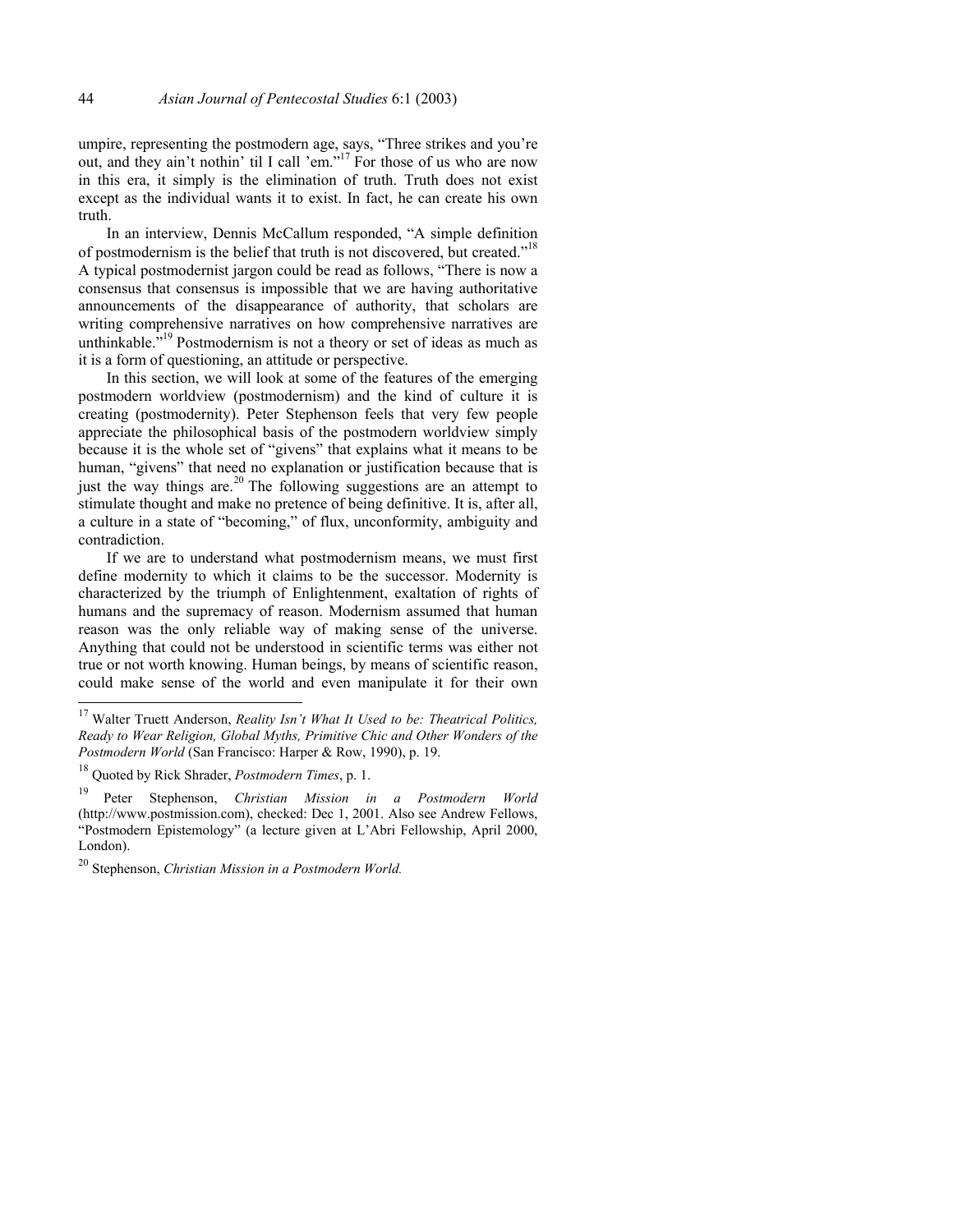benefit with or without reference to God (who or whatever he/she/it might be). Stephenson acknowledges that this ability to understand and manipulate the natural world that is the only part of the world knowing about held out the promise of unlimited progress.  $21$  The world was recognized as being infested with problems of ill-health, poverty, suffering and war, but science would find the solutions sooner or later.

As the twentieth century progressed, some of the first cracks began to appear in the modernist worldview and the myth of progress. Two world wars showed that the same scientific technological progress that promised great hope to humankind could also be used to inflict untold suffering on men, women and children and could even destroy the entire world. The same progress that promised to save now threatened to destroy us. Hope was shattered. Now like Frankenstein's monster it threatens to turn on its creator and wreak global devastation through ecological disaster or nuclear/biological/chemical holocaust in the hands of some mad person and God forbid even through technical failure of control systems. Thus, modernism and the myth of scientific progress is dead or at least in its final stages, but there is nothing to take its place. We do not know what is coming, only that it will be the worldview that replaces modernism. Until we know exactly what form it will take, we might as well call it postmodernism for the time being.

As the name implies, postmodernism is something that comes after modernism. Thomas Oden puts it, "If modernity is a period characterized by a worldview which is now concluding, then whatever it is that comes next in time can plausibly be called post modernity."<sup>22</sup> It is the recognition that modernism has run its course and that a change is taking place in the thinking and beliefs of our present generation. The entire postmodern worldview is based on the failure of modernism. Intellect is replaced by will, reason replaced by emotion, morality replaced by relativism, reality replaced by social construct.

# 2.2 Characteristics of Postmodernism

Some of the basic tenets of post modernism are as follows:

### *2.2.1 The Anti-foundationalism of Postmodernism*

To a postmodern, knowledge is uncertain. Therefore it totally abandons foundationalism that is the idea that knowledge can be erected

<sup>21</sup> Stephenson, *Christian Mission in a Postmodern World*, pp. 1, 2.

<sup>22</sup> Oden, *The Death of Modernity*, p. 25.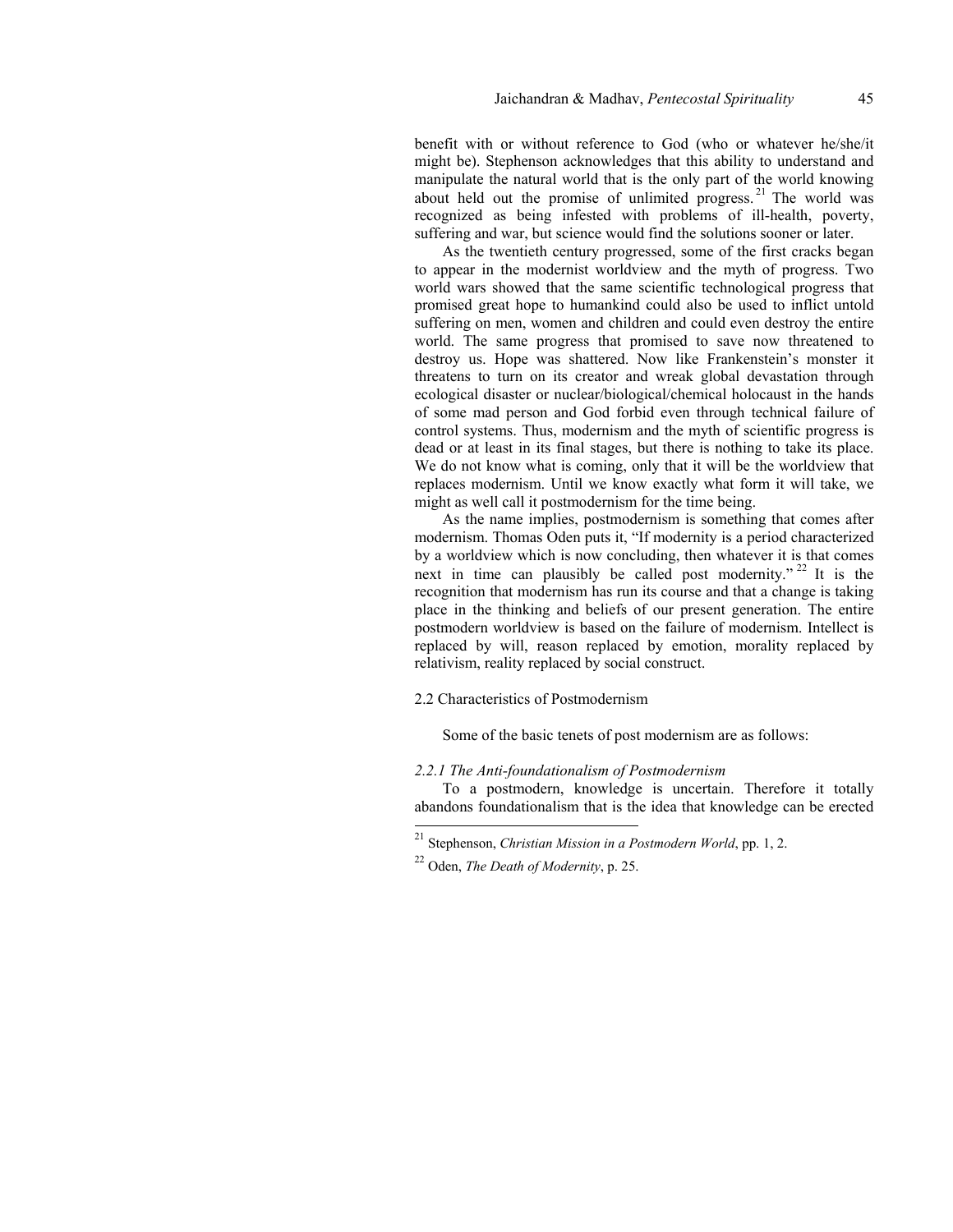on some sort of bedrock of indubitable first principles. No wonder it denies the framework of reason in modernity. The goal of postmodernism is to do without frameworks. Anti-foundationalism also cries out that history is dissolved. There is no distinction between truth and fiction. Since there is no objective truth, history maybe re-written to the needs of a particular group (e.g., in favor of women, homosexuals, blacks and other victims of oppression).

There is no transcendent mental or spiritual approach to Pure Reason or Ultimate Reality, nor is there an unchanging internal essence within the individual exempt from physical law. This is what one would call the basic naturalistic presumption of anti-foundationalism.

# *2.2.2 Deconstruction of Language*

According to Stephenson modernism as an explanation of what it means to be human (worldview, "big story" or metanarrative) has been shown to be inherently violent, as all other metanarratives.<sup>23</sup> This is the essence of deconstructionism—the knocking down of would-be big stories (worldviews with universalistic pretensions) often through listening to the local understandings of truth of minority communities.

The only hope then is to deconstruct and reject all would-be big stories since they are all oppressive. It is oppressive because culture defines language and cultures are oppressive, therefore language is oppressive. In Nietzsche's language, culture is defined as "will to power." In Marx's language, culture is a mere "class-conflict." In Freud's language, culture is "sexual repression." In feminist language, culture is reduced to gender conflict. In short, for a postmodernist language does not reveal meaning, it only constructs the meaning. To put it in the words of David F. Wells, "Words mean only whatever we wish them to mean."24 Therefore, the aim of postmodernists is to deconstruct language and ultimately the truth. The deconstruction is done, firstly, by analyzing the metaphors inherent in scientific language and secondly, interrogating the text to uncover its hidden political or sexual agenda.

#### *2.2.3 The Denial of Truth*

l

Stephenson while discussing this topic in his paper says that absolute truth does not exist "out there" in the world waiting to be discovered. "Truth" as perceived by every human community is that community's

<sup>23</sup> Stephenson, *Christian Mission in a Postmodern World*, p. 4.

<sup>24</sup> David F. Wells, *No Place for Truth Or Whatever Happened to Evangelical Theology?* (Leichester: IVP, 1993), p. 65.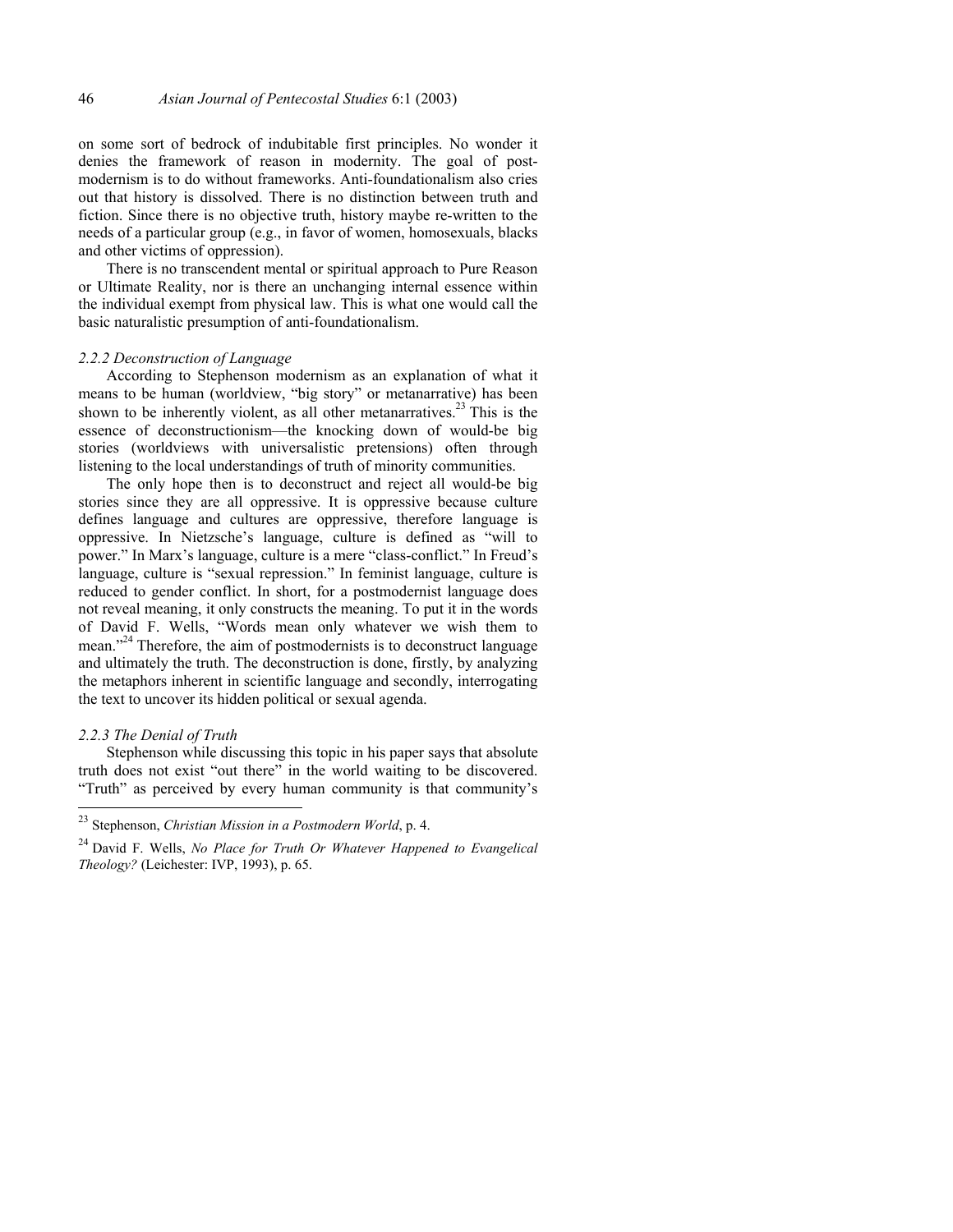interpretation of the world.<sup>25</sup> If "truth" does not exist outside human consciousness than it would be best to insist that no version of truth is inherently better than any other way. No one belief system has superiority. Postmodernism is thus inherently pluralistic.

We are beginning to see this in the people around us. For example, a politician breaks his promise without any shame, a judge constructs brand new legal principles that reflect current fashions, and a journalist writes biased stories—stories that people want to hear about rather than recording the truth and a teacher offers processes and experiences instead of knowledge. Some people object to abortion and still claim to be "prochoice," some people claim to be "Christian" in their thinking and also accept the idea of reincarnation, etc. This is the effect of postmodernism. Without any order or absolute truth, people are free to believe what they want whether it fits with other beliefs or not.

# *2.2.4 Virtual Reality*

l

Postmodernists reject the connection between thought and truth. In a postmodern world, people want to think least and feel more. The life of mind has new models. The new model is the virtual reality helmet. Technological wonders such as television, movie theaters, videos and computers have become realities and no state of existence typifies postmodernism better than "virtual reality." It is a state of being informed but disconnected; of power without the difficulties of confronting others face to face. Leonard Payton writes of technological wonders that they are "made by people who tend not to know one another for people they do not know at all and will probably never meet."<sup>26</sup> Indeed, to a postmodernist, "all reality is virtual reality."<sup>27</sup> Since our existence has no meaning and we are not connected to history or its values by any binding truths, no one can be quite certain where reality and non-reality start and stop. Francis Schaeffer wrote, "If one has no basis on which to judge, then reality falls apart, fantasy is indistinguishable from reality; there is no value for the human individual, and right and wrong have no meaning."<sup>28</sup> Technology can be a blessing or a curse. In this regard it is becoming a curse.

<sup>25</sup> Stephenson, *Christian Mission in a Postmodern World*, p. 4.

<sup>26</sup> Quoted by Shrader, *The Church in Postmodern Times*, p. 4.

<sup>27</sup> Gene Edward Veith, Jr., *Postmodern Times* (Wheaton: Crossway, 1994), p. 61.

<sup>28</sup> Francis Schaeffer, *The Church at the End of the Twentieth Century* (Wheaton: Crossway, 1994), p. 50.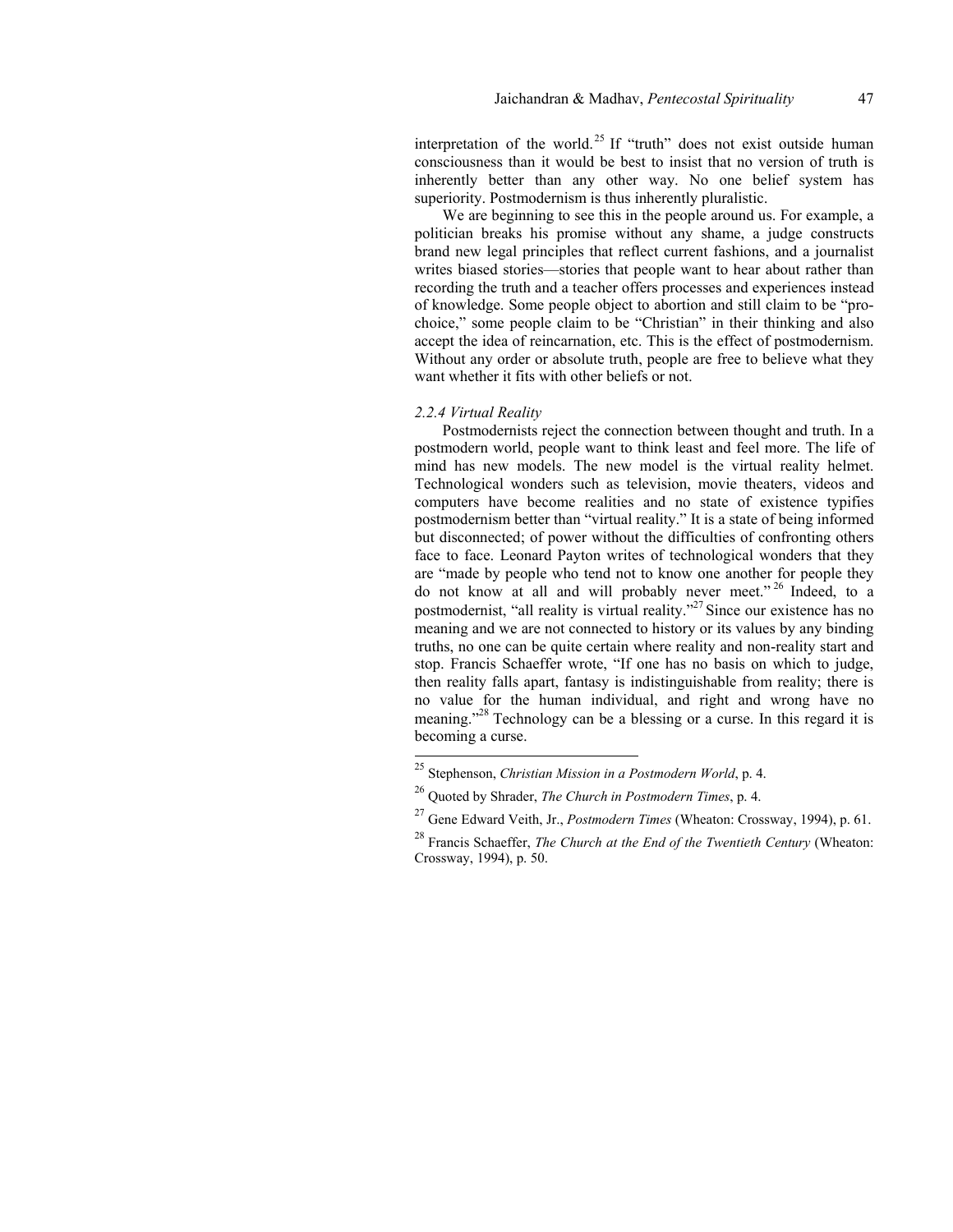Neil Postman has called this technological control, "Technopoly the submission of all forms of cultural life to the sovereignty of technique and technology."29 Groothuis, in the same vein as Postman, laments the takeover of our society by such a valueless medium: "When information is conveyed through cyberspace, the medium shapes the message, the messenger and the receiver. It shapes the entire culture."  $30$  A key ingredient is not only the blurring of the fact with the fiction, but the participation by the user in this virtual world. Through a computer, one can actually participate (of course, only virtually) in sporting events, world-wide field trips and even in virtual eroticism. Technology fits well in the postmodern world of surface realities. Today, people experience the feelings simulated by computers, televisions and video games. It has ushered us into a new age where reality is seen as virtual reality or hyper reality. The virtual reality has influenced us to an extent that we do not know which is real and which is fictional. Thus things that were authentic and absolutes that were never questioned before have been targeted because the real is now questioned and seen as virtual.

### *2.2.5 Disoriented Self*

l

Post modernism also suggests that we can make ourselves whatever we want to be. We are shaped by endless cultural and social factors that make it impossible to know who the real "me" is. Therefore it totally abandons the search of the inner self simply because there is no inner self to find, no essence from which to be alienated. Richard Middleton says that "the fully saturated self becomes no self at all. To be more precise, we are left with an infinitely malleable self, capable of taking on an indefinite array of imprinted identities."31

In view of the fact that who we are is created by life experience, it would make perfect sense for me to now take control of my identity and make "me" whatever I want to be. According to Philip Sampson, the exemplary case of a self presenting a range of identities or performances is provided by Madonna who draws a multiplicity of representation, from

<sup>29</sup> Neil Postman, *Technopoly* (New York: Vintage Books, 1992), p. 52.

<sup>30</sup> Douglas Groothuis, *The Soul in Cyberspace* (Grand Rapids: Baker, 1997), p. 53.

<sup>31</sup> J. Richard Middleton and Brian J. Walsh, *Truth Is Stranger than It Used to Be: Biblical Faith in a Post Modern Age* (Downers Groove, IL: IVP, 1995), p. 52.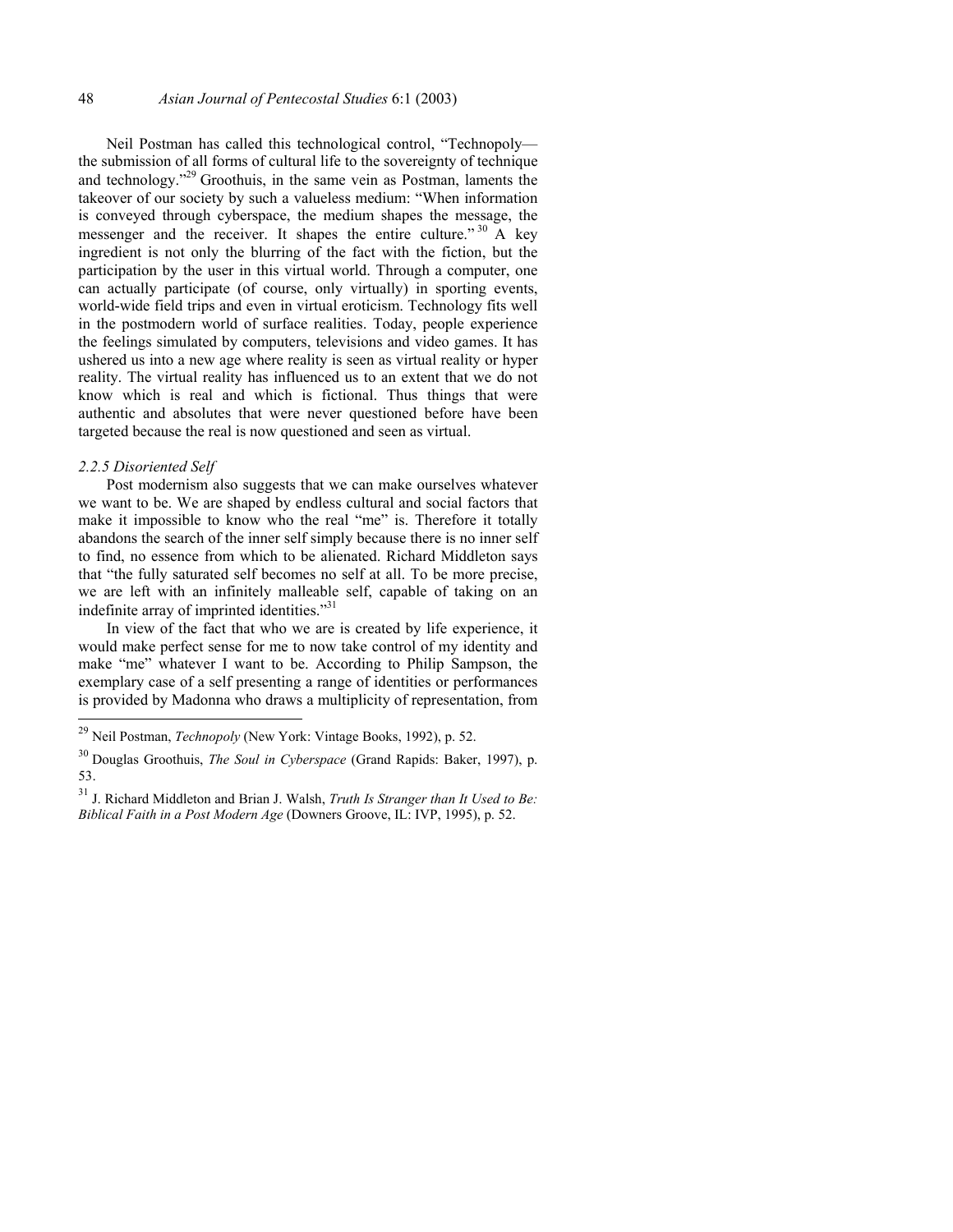material girl, through creator of her own sexuality, to the vulnerability of Monroe.<sup>32</sup>

With the emphasis on society, postmodernism also denies that humans are the most important thing in the world. Secular humanism's exaltation of people has no place in postmodern thinking. Before we applaud the death of secular humanism at the hands of postmodernism, we should realize that the postmodernists deny that a human being has any special significance at all. People are no better or no more important than anything else in the world. This is where the modern animal rights and ecological movements have gained their strength. Humans are just another living thing on the planet, no nobler and with no more "rights" than spotted owls or pine trees. Thus, humans are insignificant. Perhaps one can see where this is going. If human life is no more valuable than any other life, then there can be nothing wrong with infanticide, abortion or any other means of population control. Even the so-called ethnic cleansing of Hitler and, more recently, in Bosnia would not be wrong to the postmodernist.

### 3. Postmodern Spirituality

In the context of postmodern moral weightlessness we see a contemporary interest in forms of spirituality. James M. Houston further explains by saying that "there is a thoroughly postmodern distinction now being made between those who say that they are not religious (because of the inconsistencies and offences they see in organized religion), and yet who say they are on a spiritual quest."33 Graham Cray quotes Chris Carter the creator of the popular TV serial *X Files* as saying, "I'm a non-religious person looking for a religious experience."<sup>34</sup> It seems that something of the "beyond" suits the postmodern discontentedness well. Spirituality is identified with the individual quest as well as with the questioning of institutionalism. As a result, contemporary breakdown of traditional values and communal life is compensated for by a renewal of spirituality.

<sup>32</sup> Philip Sampson, "The Rise of Postmodernity," in *Faith and Modernity*, eds. Philip Sampson, Vinay Samuel and Chris Sugden (New Delhi: Regnum Books, 1994), pp. 29-57 (45).

<sup>33</sup> James M. Houston, "Modernity and Spirituality," in *Faith and Modernity*, pp. 182-207 (186).

<sup>34</sup> Stephenson, *Christian Mission in a Postmodern World*, p. 11.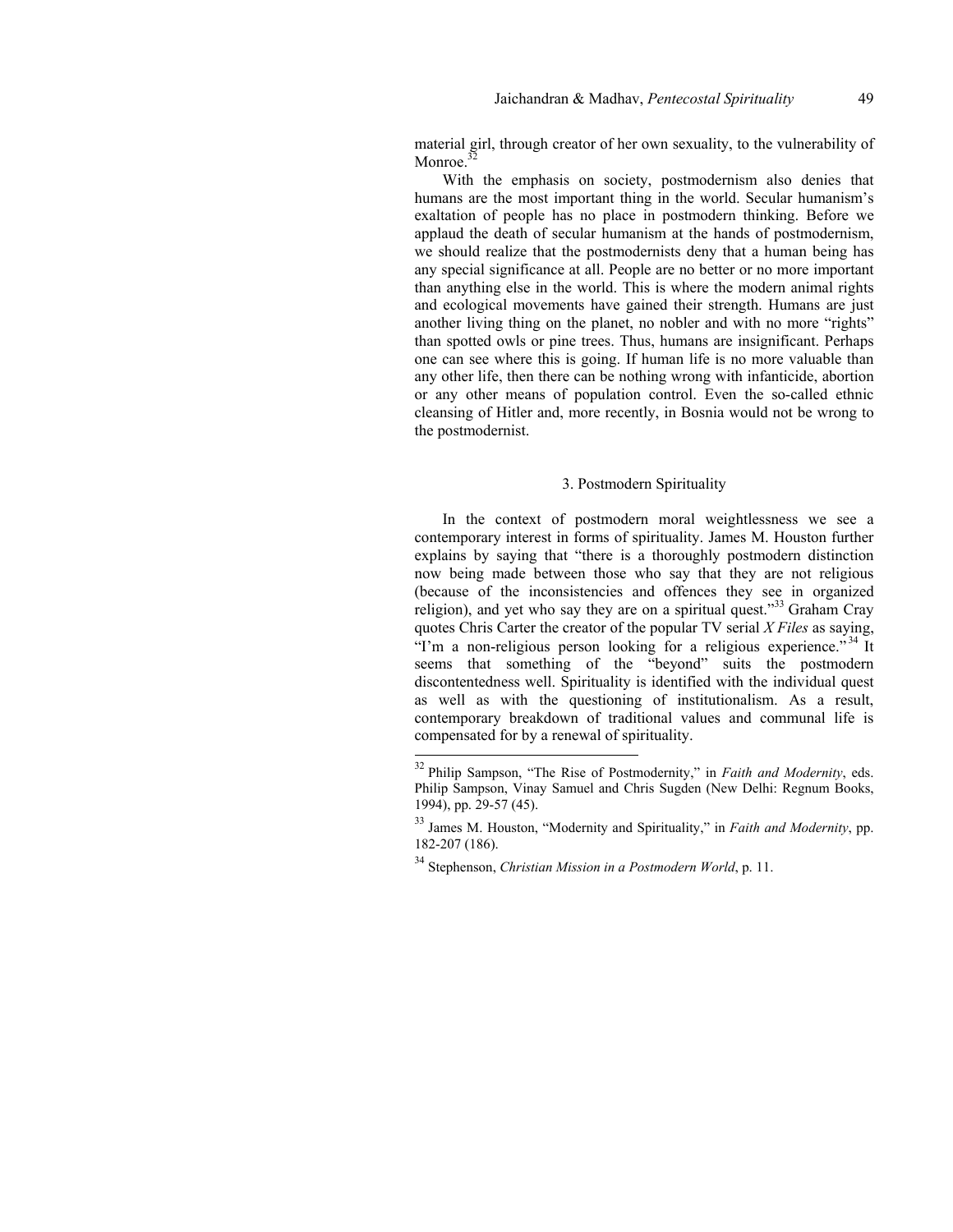The Enlightenment era promised so much to mankind. With the triumph of human reason, it sought to eliminate superstition and unexamined authority in religion. Religious traditions are called in to question and challenged. Spirituality is lifted out of the realm of faithexercise and posted as rational-exercise. The enlightenment sought to test spirituality with the measurement of science and rationality. With this triumph of human reason, modernity, the brainchild of Enlightenment, replaced the experience of the reality of God with the rationality of the human existence. There is a new crisis of belief. It is well expressed by T. S. Eliot: "Men have left GOD not for other gods, they say, but for no god; this has never happened before."35 This crisis has several deadly marks on world history.

Firstly, Atheistic existentialism became the natural product of the deadly marriage between humanism and rationalism. This modern period has seen the attempt of Man replacing God.<sup>36</sup> It is characterized by the genocide of over 167 million human beings by tyranny that has been ideologically and politically motivated. Modernity tried to eradicate the religious, only to find that demonic social ideologies dominated its historical scene.

Secondly, Secularism became the buzz word in world civilization. "Privatization" of spirituality and the separation of religion from the public life has turned the world into a machine. Humanity is interpreted in terms of a great machine without any spirit or soul. The world became a closed system. Modernity left too many challenges for the humanity of "this age." In pursuit of autonomy, modernity found itself sliding into narcissistic subjectivity. In its attempt to rationalize social existence, it had created problems for strong individuals and community alike.

It is in this context of disillusionment with modernity that the postmodern spirituality started to rise. There is a new found openness to other religions, cults and occults. Humanity stopped looking for rational explanations for their religious experiences. Religious truth is being eliminated by a phenomenological pluralism. Salvation has found a new meaning—ranging from the "high" a particular drug gives to the mystical

<sup>35</sup> Quoted by Michael Harrington, *The Accidental Century* (London: Penguin, 1967), p. 173.

<sup>36</sup> Malcom Muggeridge, quoted in Ravi Zacharias, *A Shattered Visage* (Madras: RZIM Life Focus Society, 1986), p. 25 said: "If God is dead, somebody is going to have to take his place. It will be megalomania or erotomania, the drive for power or the drive for pleasure, the clenched fist or the phallus, Hitler or Hugh Heffner."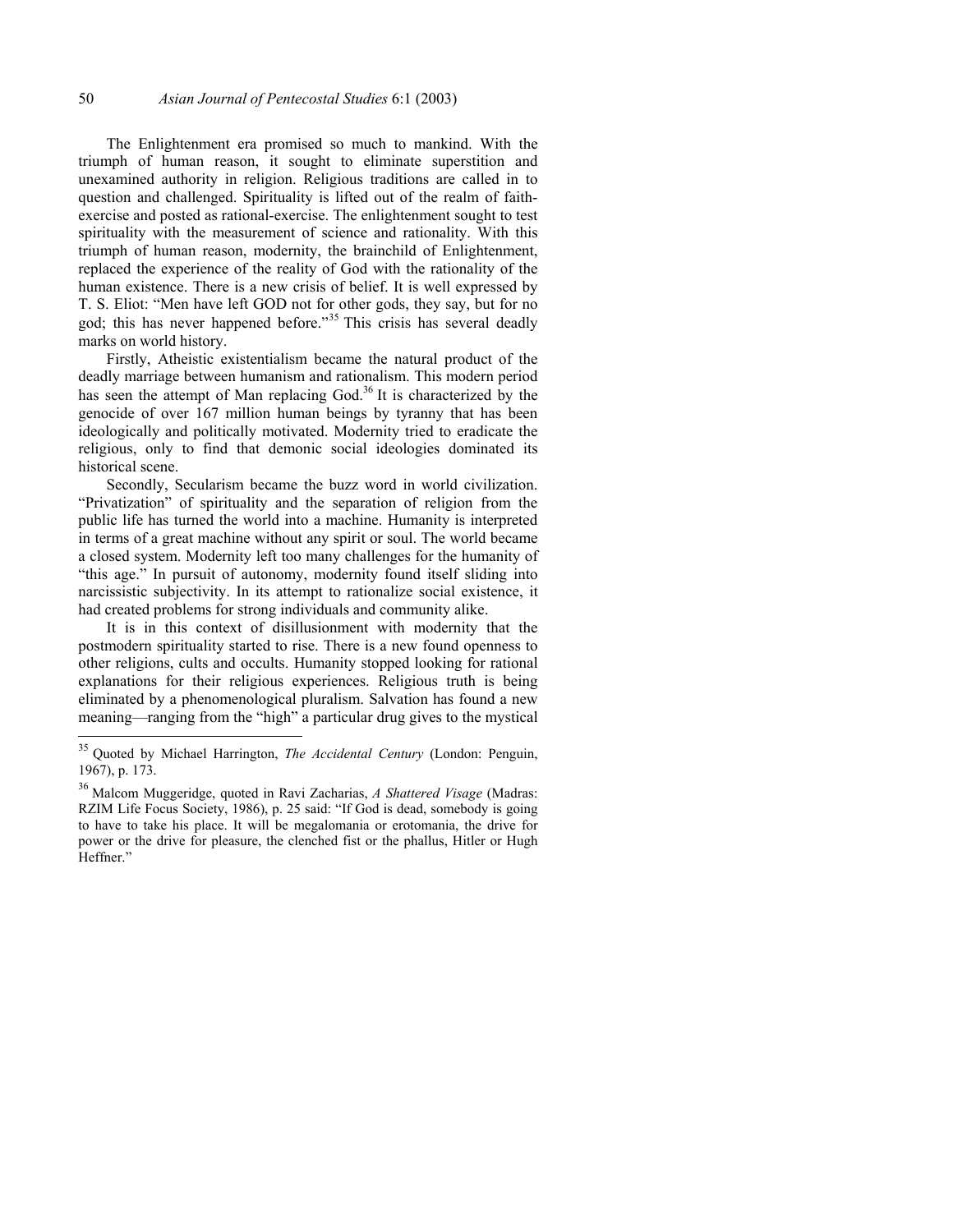high through New Age religious practices.  $37 \text{ In short, pluralism,}$ complexity, relativism and ambiguity in human spirituality marked the postmodern spiritual climate.

# 3.1 Higher Experience: New Foundation or No Foundation?

With the rejection of rational foundations, the postmodern spiritual man or woman started to look for various experiences in his/her quest for a direct experience of the Ultimate. In this quest, the postmodern spirituality showed an indefinite openendedness and syncretized Gnosticism or paganism of the classical world, and the hermeticism or occultism of the renaissance age.<sup>38</sup> With the lack of objective social and personal values, psychedelic exploration, ecofeminist experimentation and the individualist experimentation of new cults became the trends in the human spiritual quest.<sup>39</sup> Scientists, artists, actors, novelists and celebrities sought to look for mystical experiences. The following words of artist Marc Chagall may well represent the mood of the age:

Mystic! How many times they have thrown this word at my face, just as formerly they scolded me for being 'literary'! But without mysticism would a single great painting, a single great poem, or even a single great social movement exist in the world? Does not every individual or social organism fade, does it not die, if deprived of the strength of mysticism?... It is precisely the lack of mysticism that almost destroyed France.<sup>40</sup>

It is these mystical experiences the new age gurus promise which has made them popular in this postmodern world. It is the rejection of rationality and openness to experience that attracts many followers to the new age movement. At the entrance of Bhagwan Rajneesh's sacred

 $39$  Houston, "Modernity and Spirituality," p. 183.

l

<sup>40</sup> Houston, "Modernity and Spirituality," p. 191.

 $37$  Aldous Huxley believed that genuine mystical experiences could result from taking hallucinogenic drugs. His ideas led to the formation of religious movements that used drugs to bring about mystical states. For fuller discussion on this discussion, see Dewi Arwel Hughes, *Has God Many Names? An Introduction to Religious Studies* (Leicester, UK: Apollos, 1996), pp. 195-212.

<sup>&</sup>lt;sup>38</sup> For a detailed study on the impact of mysticism on objectivity, see Elliot Miller, *A Crash Course on New Age Movement* (Eastbourne: Monarch Publications, 1989), pp. 35-51.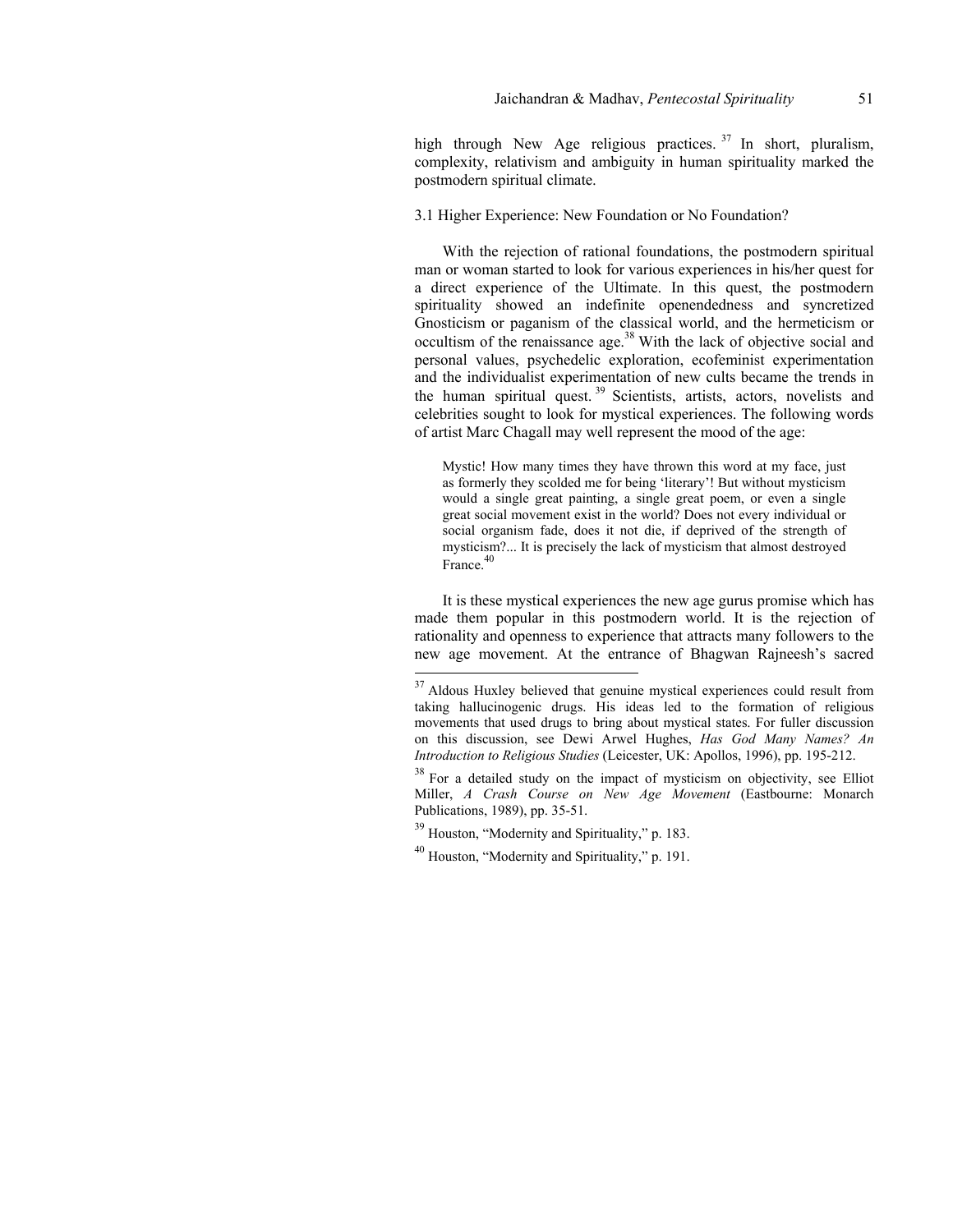sanctuary hangs a notice that reads: "Please leave your shoes and your mind outside." His teachings reflect the postmodern spirituality and their rejection of objective truth in search of "higher" experience. He said:

If you want to know and realize that which is undivided, go beyond mind. Do not use your mind as the instrument.… There is no problem in the reality and there is no need for any answer. But when you think there are problems, when you do not think and realize, there are no problems. So, religion is a process to go beyond thinking, to achieve a point in your mind where there is no thinking at all. $^{41}$ 

The "psychotechnologies" such as deep meditation, creative visualization, chanting and techniques for altering consciousness play a pivotal role ushering in mystical experiences.

### 3.2 Silence: Language of Ultimate Reality

l

For two hundred years the Enlightenment has assumed that western civilization was superior to others. But in the postmodern world view, that assumption is questioned. Various ideologies and civilizations of the world have created a multi-world with the juxtaposition of various religious faiths creating a global pluralism. The deconstruction of the metanarrative of the western tradition left the modern man with a couple of possibilities: 1) a mystical experience of silence, and 2) a plurality of narratives and values.

If reason, one of the metanarratives of the modern world, is deconstructed, then it leaves language ambiguous. For central to the critique of reason is language. All thinking begins and ends in language. In the postmodern spirituality, language is reduced to mere silence.<sup> $42$ </sup> The

<sup>41</sup> Rajneesh, *Beyond and Beyond*, (Bombay: Jeevan Jagruti Kendra, 1970), pp. 14-15.

 $42$  Ludwig Wittgenstein followed Kantian dichotomy and argued that language is meaningful only in the sphere of phenomena. Realizing that one cannot verbalize that which is unknown and unknowable, he then concluded that "whereof one cannot speak, thereof one must be silent." In this regard Wittgenstein paved way for postmodern thinking in the era of modernity. For a detailed study on this subject, see Gareth Moore and Brian Davies, "Wittgenstein and the Philosophy of Religion," in *Philosophy of Religion*, ed. Brian Davies (London: Cassell, 1998), pp. 27-34 (28).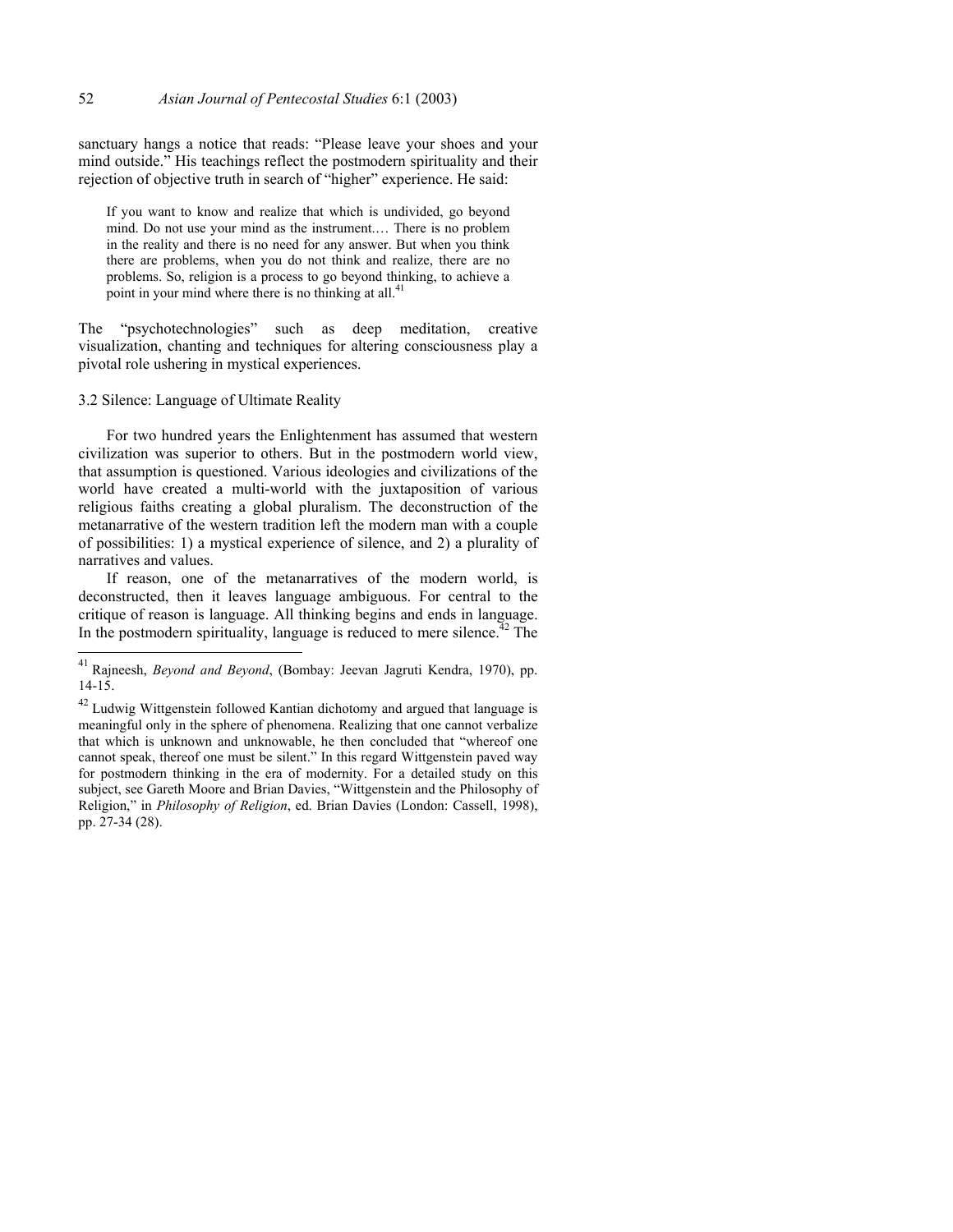Ultimate reality is Silence.<sup>43</sup> The epistemological methodology of the postmodern quest of knowing the ultimate reality is Silence. In a postmodern spirituality any sentence about God has no meaning. Os Guinness correctly observes: "This leaves the western discussion of God with only two possibilities…the sheer silence of the atheist or the mere symbolism of the mystic."<sup>44</sup> Unfortunately, much of postmodern spirituality bent towards the latter, mystical experiences, and they are equated with divine revelation.

In the postmodern spirituality an individual can choose from a variety of truths and techniques, old and new, in order to have a heightened awareness of the present. In simple words, contemporary man/woman can now choose from the "hypermarket" of world religions and traditions. Even if there are apparent contradictions in his choices, in the contradictions meaning can be found. Observers of religion are aware of an intrinsic relativism in eastern mystical traditions such as Hinduism, Buddhism and Taoism. As Monistic faiths, these religions teach that everything is part of one essence. All these traditions not only reject reason as tool for discovering truth, they even utilize contradiction on the rational level to drive learners to a deeper or higher plane of understanding. For instance, Buddhism describes the Tao as the sound of one hand clapping. The Hindu Brahman is "always and never." Such paradoxical thinking, with its rejection of rationality, is naturally compatible with postmodernism.

# 3.3 "I, Me, Myself": The Voice Within

l

In a society that is seen as a reflection of fragmented personalities, there is a quest for the true self. The only reality that exists is the reality that we create. The postmodern spirituality does not accept the reality of the world we observe in an objective sense. In Hinduism, the material world is *maya*, which means illusion. What seems real to us (the material world) is an illusion. The postmodern spirituality is an escape from the reality of the world. The distinction between reality and illusion is nonexistent. Lao Tse summarizes the postmodern dilemma of knowing reality:

<sup>&</sup>lt;sup>43</sup> Swami Sivananda, the founder of Divine Life Society writes: "God or Brahman is Supreme Silence, Soul is Silence, Peace is Silence, or simply is God." Swami Sivananda, *Bliss Divine* (New Delhi: Divine Life Society, 1974), p. 555.

<sup>44</sup> Os Guinness, *Dust of Death* (Downers Grove, IL: IVP, 1973), p. 202.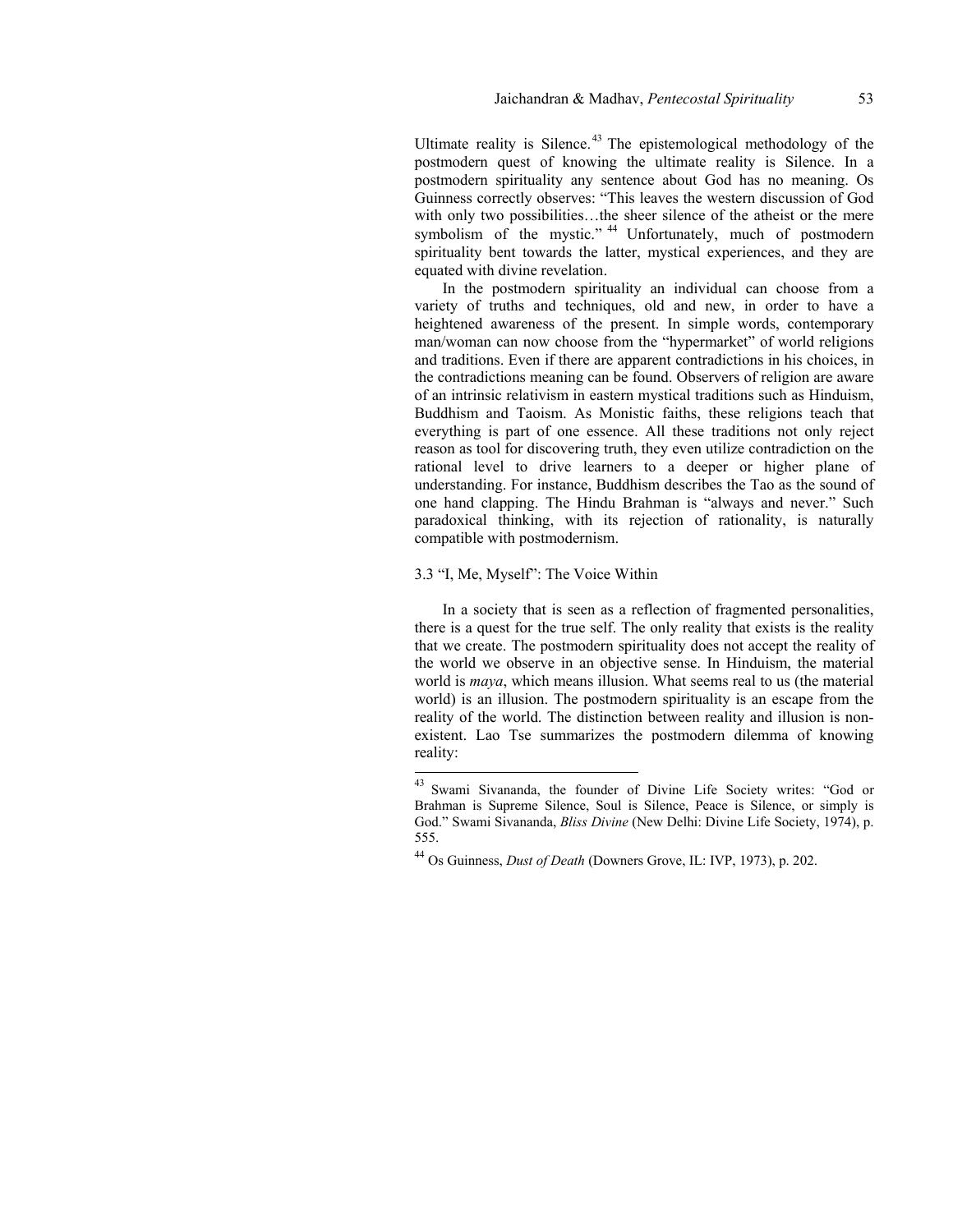If, when I was asleep I was a man dreaming I was a butterfly, how do I know when I am awake I am not a butterfly dreaming I am a man?<sup>45</sup>

Sathya Sai Baba, a popular guru from India, captures the problem in a poem:

Rebuked by his wife For not shedding even a tear Over the death of their only child, The man explained "I dreamt last night That I was blessed with seven sons, They all vanished when I woke up. Who shall I weep for? The seven that are vapor Or the one that is dust? The seven are a dream And the one a day-dream."<sup>46</sup>

The rescue is to be sought within each person, in a space beyond conditioning. The postmodern spirituality or New Age cure for most of our modern problems can thus be summarized in the slogan: "The only way out is in." This journey within can be described, writes Lars Johansson, as an ongoing process where one gets in touch with his or her inner feelings, "inner child," inner wisdom or inner voice, in order to fully realize oneself.<sup>47</sup>

## 4. Postmodern Influence on Pentecostal Spirituality

If Christian spirituality can be defined as the practice of the Christian life in the real world, then according to Houston a postmodern definition would be, "the ways individuals seek to renew spirit and soul in their

 $45\,$ 45 Quoted in Vishal Mangalwadi*, Missionary Conspiracy: Letters to a Postmodern Hindu* (New Delhi: Good Books, 1996), p. 82.

<sup>46</sup> V. K. Gokak, *Bhagavan Sri Satya Sai Baba* [The Respected Lord Satya Sai Baba] (Mumbai: Abhinav Publications, 1975), p. 216.

<sup>47</sup> Lars Johnsson, "New Age: A Synthesis of the Premodern, Modern and Postmodern," in *Faith and Modernity*, pp. 208-251 (221).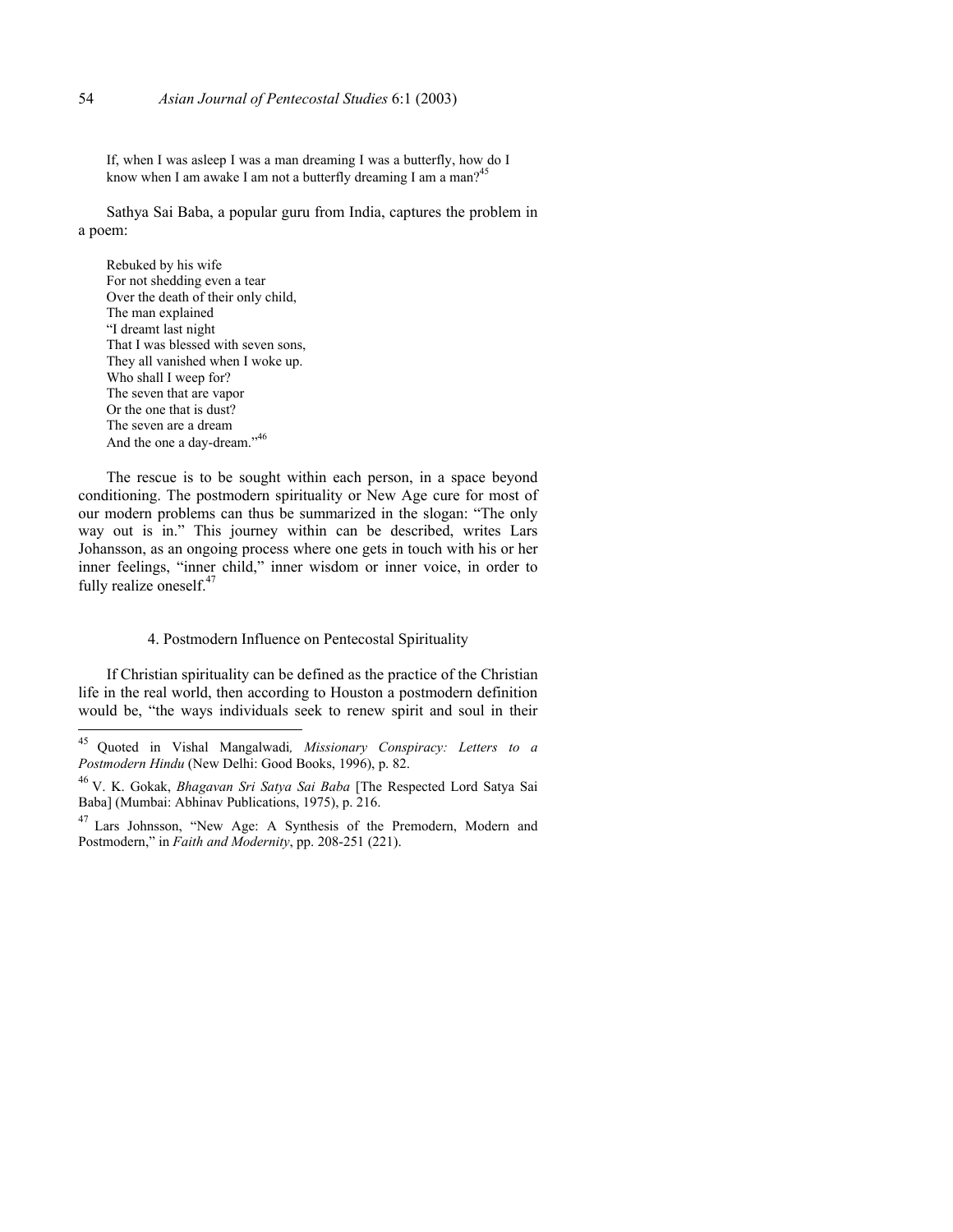lonely lives."<sup>48</sup> It is this kind of new openness to various religious experiences that present an opportunity and challenge to Pentecostal spirituality. One can find the "techniques" of postmodern spirituality such as deep meditation, creative visualization, chanting and techniques that alter the consciousness in Pentecostal spiritual experiences. In some respects, Pentecostal spirituality lays a greater emphasis on subjective experience over objective truth.

The much-talked about Pentecostal revival at Toronto Airport Christian Fellowship (TACF), many believe, is just individuals being renewed by the Spirit of God. If so, the question that needs to be answered is whether what one sees happening in Pentecostal churches is the subtle influence of postmodern spirituality.

4.1 Postmodern and Pentecostal Emphasis on Experience

Often Christian faith is interpreted more in terms of feeling and experience than a reasonable belief. Pentecostal spiritual models, rituals, symbols, signs are all geared towards ministering to the feelings of the person. Pentecostal worship services revolved around and have evolved strange spiritual experiences—like being slain, barking or growling—all in the Spirit.

It cannot be denied that the most important value that governs Pentecostal spirituality is the locus of individual experience. Viewed positively, this means that the Pentecostal is not satisfied until he or she has had an experience with God. The Pentecostal's use of the phrase, "I am praying through," epitomizes this. A person is not satisfied by hearing about someone else's experience with God; they must experience God themselves. This strong emphasis on individual experience should be seen as a necessary balance in our churches. However, viewed negatively, experience can become the tail that wags the dog. Beliefs/faith can become secondary to experience or else beliefs can be denied as "untrue" unless they are experienced. To make things worse, many times experiences can be manufactured.

Margaret M. Poloma talking about the Toronto revival quotes Leslie Scrivener, a reporter of the *Toronto Star*, Oct. 8, 1995:

The mighty winds of Hurricane Opal that swept through Toronto last week [were] mere tropical gusts compared with the power of God thousands believe struck them senseless at a conference at the controversial Airport Vineyard church. At least with Opal, they could

<sup>48</sup> Stephenson, *Christian Mission in a Postmodern World*, p. 186.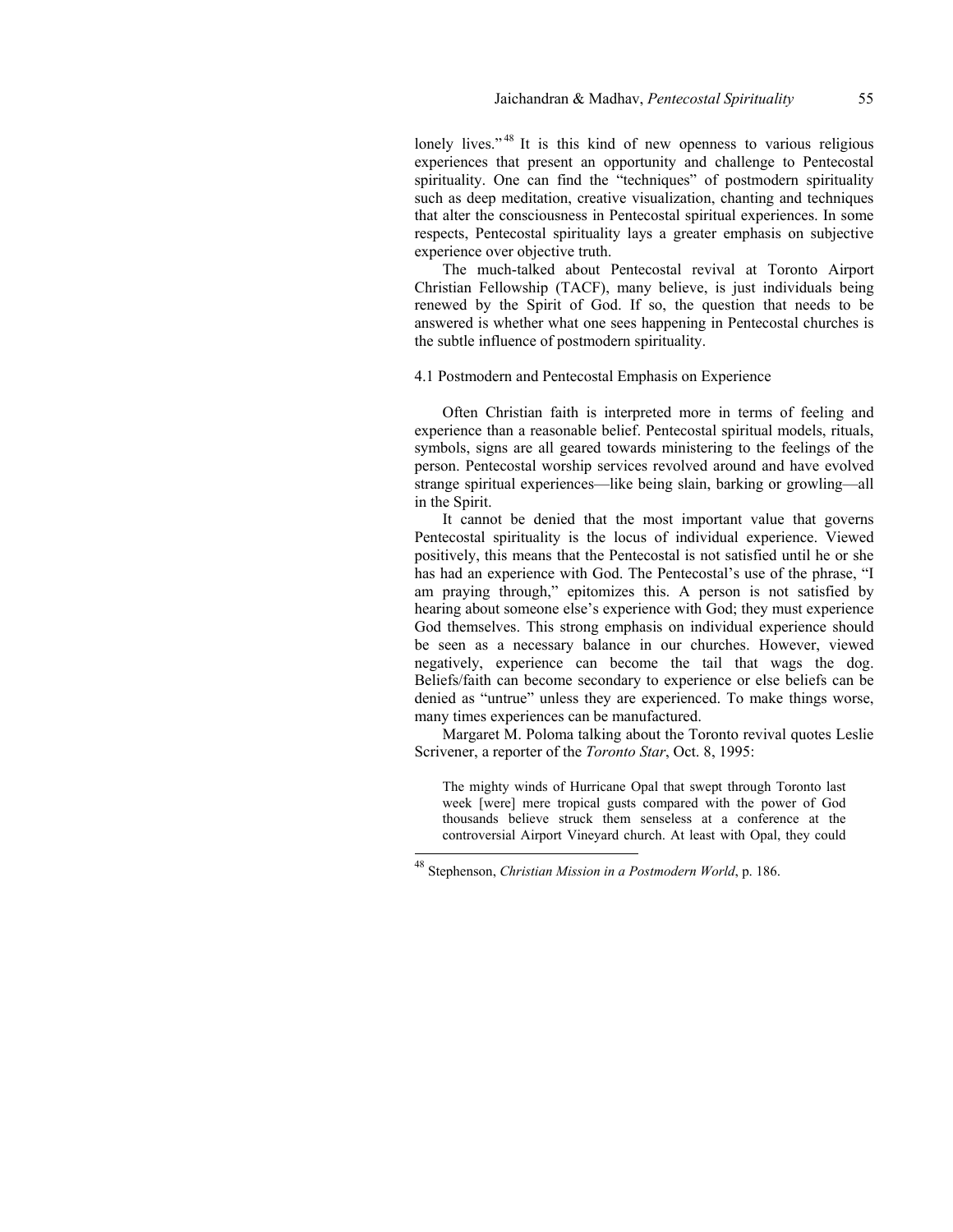stay on their feet. Not so with many of the 5,300 souls meeting at the Regal Constellation Hotel. The ballroom carpets were littered with fallen bodies, bodies of seemingly straitlaced men and women who felt themselves moved by the phenomenon they say is the Holy Spirit. So moved, they howled with joy or the release of some buried pain. They collapsed, some rigid as corpses, some convulsed in hysterical laughter. From room to room came barnyard cries, calls heard only in the wild, grunts so deep women recalled the sounds of childbirth, while some men and women adopted the very position of childbirth. Men did chicken walks. Women jabbed their fingers as if afflicted with nervous disorders. And around these scenes of bedlam, were loving arms to catch the falling, smiling faces, whispered prayers of encouragement, instructions to release, to let go. $49$ 

Of all the incredible manifestations of the Spirit at TACF—speaking in tongues, miraculous healings, tearful conversions—the cleanliness of its crib has been most disturbed by the controversial animal sounds made by some of its worshipers. The revival has also been characterized by wild bouts of "holy laughter," "slayings in the Spirit," shaking, quaking and prophetic words.

Margaret Poloma, a sociologist who has studied the Toronto Blessing, regards these unusual physical manifestations associated with the revival to be "'normal' responses to intense emotional reactions that may occur during spiritual, inner, and physical healing."<sup>50</sup> Can one conclude that if, as a result of an intense inner encounter with God, a person experiences a physical inability to move (to the point that he/she appears almost dead), a bodily lightness (to the point of rising above the ground), a deep inner pain (perhaps with crying) or an intense sensation of God's presence (to the point of a strong feeling of happiness), then the person is gripped by God or "totally with God."<sup>51</sup> Or is it a fascination with the phenomena that cause them to be created by human efforts. Paul

<sup>49</sup> Margaret M. Poloma, "The 'Toronto Blessing' in Postmodern Society: Manifestation, Metaphor and Myth" in *The Globalization of Pentecostalism*, eds. Murray W. Dempster, Byron D. Klaus, and Douglas Petersen (New Delhi: Regnum Books, 1999), pp. 363-385 (364).

<sup>50</sup> Aaron McCarroll Gallegos, *Beyond Signs and Wonders* (http://www.sojo.net), p. 1, checked: Aug 6, 2002.

<sup>51</sup> The Theological Commission of the Charismatic Renewal in the Catholic Church of Germany, "Concerning Extraordinary Bodily Phenomena in the Context of Spiritual Occurrences," trans. Veronika Ruf and others, *Pneuma* 18 (Spring 1996), pp. 5-32 (13).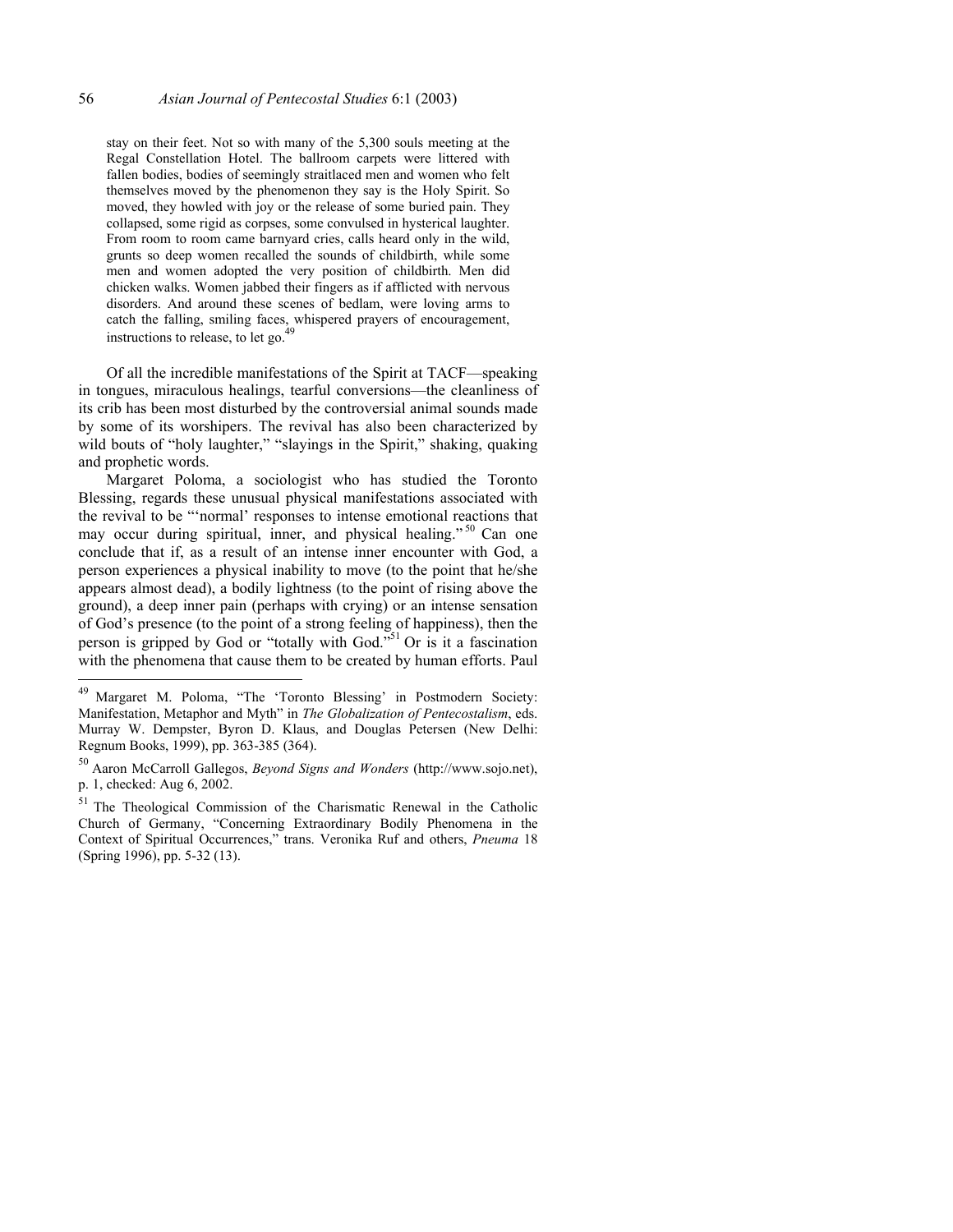himself agrees that it is possible to do this.<sup>52</sup> Veronika says, "When spiritual phenomena are sought for their own sake and accompanying phenomena are desired as an end in themselves, the proper order of things is reversed."<sup>53</sup> The question we need to ask is whether we seek to experience God or seek to experience the phenomena?

Margaret Poloma in her article examines the Toronto Blessing and the unusual manifestations associated with the revival. She examines the behavioral manifestations—some rather unusual and unprecedented in revival history—from the postmodern emphasis on semiotics in order to interpret what signification the manifestations may represent in constructing and maintaining a Pentecostal worldview. She concludes that this emphasis on manifestations draws on the pre-modern consciousness marked by holism, and holds a balance between the straightjacket of Enlightenment-generated modernism and the chaos of a postmodern de-centered universe.<sup>54</sup> The influence of postmodernism is obvious to Poloma.

Even as there are some similarities Pentecostal spirituality shares with Postmodern spirituality, there are also some dissimilarities that are unique to Pentecostal spirituality. For example, while the emphasis of postmodern spirituality is on the deconstruction of language which results in the sheer silence of the mystic, Pentecostal spiritual experience centers around the language of God-experience. Since God is silent in postmodern spirituality all descriptions about God are impossible. However, Pentecostal worship and experience of God focuses on adoration of God and his nature. While postmodern spirituality emphasizes silence, Pentecostal spirituality emphasizes audible.

4.2 Virtual Reality of Postmodernism and Ecstatic Worship in Pentecostal Spirituality

Worship presents a set of meanings configured by Pentecostals. Our understanding and practice of worship lies at the heart of our liturgies and spirituality. No wonder we constantly hear phrases like, "I have come for worship," "Vineyard has the best worship, or "Worship is the best part of our service." Daniel Albrecht says that Pentecostals understand worship as having three main connotations: 1) Worship as a

<sup>52</sup> Galatians 3:3

<sup>53</sup> The Theological Commission of the Charismatic Renewal in the Catholic Church of Germany, "Concerning Extraordinary Bodily Phenomena," p. 16.

<sup>54</sup> Poloma, "The 'Toronto Blessing' in Postmodern Society," pp. 361-85.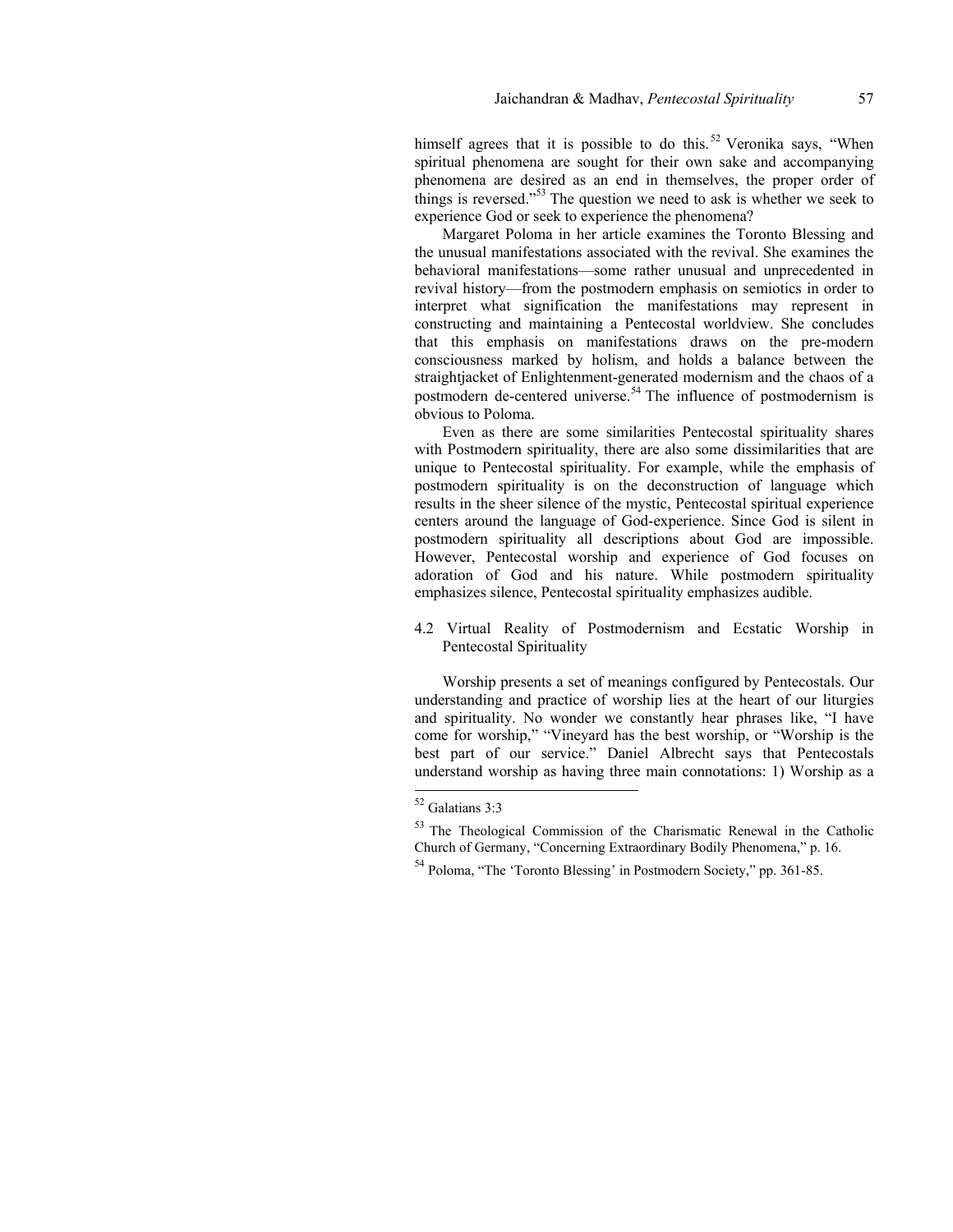way of Christian life especially outside of the church services and activities. All of life is seen as worship, as an expression, a gift offered to God; 2) Worship as the entire liturgy, the whole of the Pentecostal service, and 3) Worship as a specific portion, aspect or rite within the overall liturgy.55

All three contain the Pentecostal understanding of the symbol. To the postmodernist, worship is mere technological symbolism over substance, thus, symbols are the substance. Groothuis writes, "The image is everything because the essence has become unknown and unknowable."<sup>56</sup> Because he sees reality and truth as being constructed at the moment, worship need not go beyond the worship act. This amounts to, in the words of Albrecht, "worshipping worship."<sup>57</sup> The more "real" the worship service seems, the less a postmodern person needs or wants anything beyond that.

For some contemporary Pentecostals, worship refers to the encounter with the divine as mediated by a sense of the divine presence or power. Pentecostals believe strongly in the manifest presence of God. The heightened awareness of this presence often occurs within the dimension of worship. Pentecostals practice worship as both *experiencing* God and as *techniques* into the presence of God. Forms of musical expressions including suggestive, symbolic worship, choruses and verbal praise practices serve to trigger a close sense of God's presence.

Pentecostals believe that worship is an encounter with God. God will come and meet his people. They can only prepare and wait for God's actions among them and then respond to the flow of the Spirit. Pentecostals also see worship as a kind of performance that attends closely to God. God is the audience and the congregation is to perform the drama of praise. For as they say, God inhabits the praises of his people. This performance represents a way of ministry unto God.

However, David MacInnes in his article, "Problems of Praise," points out two dangers which are infectious and can take one away from the true sense of worship.<sup>58</sup> The first one is emotionalism and he is

<sup>&</sup>lt;sup>55</sup> Daniel E. Albrecht, "Pentecostal Spirituality: Ecumenical Potential and Challenge," *Cyberjournal for Pentecostal-Charismatic Research* [www.pctii.org/cyberj/cyber2.html] 2 (1999), checked: Aug 6, 2002.

<sup>56</sup> Groothuis, *The Soul in Cyberspace*, p. 16.

<sup>57</sup> Albrecht, "Ecumenical Potential and Challenge."

<sup>58</sup> David MacInnes, "Problems of Praise," in *Living in the Light of the Pentecost*, ed. Edward England (East Sussex, UK: Highland Books, 1990), pp. 241-49.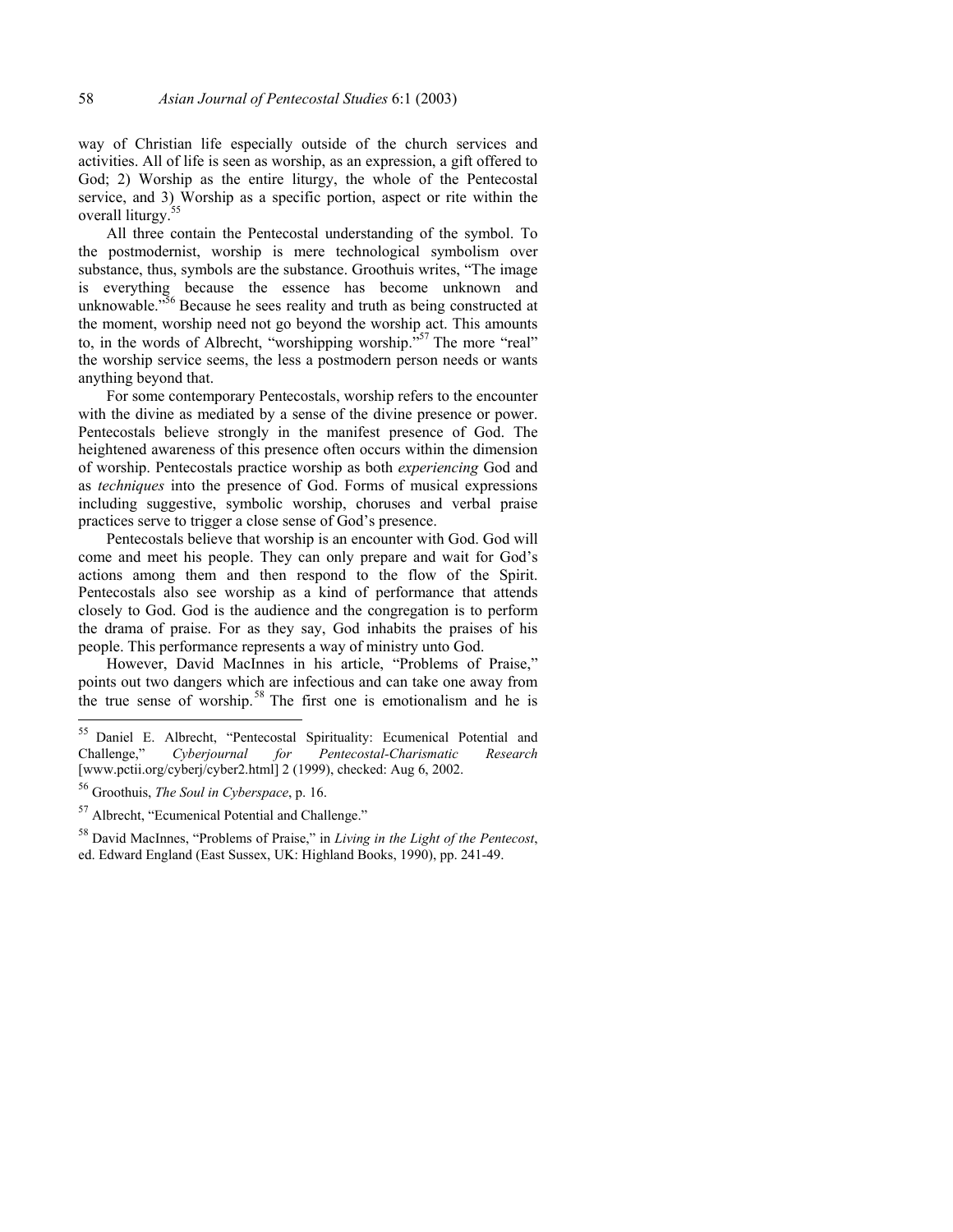careful not to confuse it with the expression of emotion. This can be seen in the preference of one form of emotional expression over another. For some, noise is more spiritual than silence; for others, it is the reverse. Perhaps, one of the most authentic marks of the work of the Spirit is that the whole of human emotions is released both toward God and toward others. But emotionalism can easily creep in. It is a selfish indulgence in the sheer pleasure of emotion. This can make singing, clapping and dancing simply as an indulgence in emotion instead of being an expression of worship.

The second danger he mentions is escapism. Postmodern spirituality is an escape from the reality of the world as the distinction between reality and illusion is non-existent in its world view. Herein lies a threat from postmodern spirituality to Pentecostal spirituality. Many subtle forms of Pentecostal tradition do not believe in the reality of sickness and provide an escapism by emphasizing the unreal characteristic of the sickness. For example, the Word of Faith movement of Kenneth Hagin emphasizes the unreal nature of the sickness and encourages the believers not to consider it as reality. Unlike classical Pentecostals, the Faith teachers in the Faith Movement believe that diseases are healed by Christ's spiritual atonement in hell, not his physical death on the cross. Ralph Waldo Trine explains it in following terms:

Everything exists in the unseen before it is manifested or realized in the seen, and in this sense it is true that the unseen things are the real, while the things that are seen are the unreal. The unseen things are the cause, the seen things are the effect.<sup>59</sup>

Pentecostal worship offers such a way of escape to those who come to the church carrying heavy burdens, frustrations and depression. The only difference is that the escape the Pentecostals offer is not an escape from a real world into unreality but into the ultimate reality.

Do Pentecostals create a world in which they express and experience their forms of worship? Do they try to provide a pathway into the holy of holies? Albrecht in his article points out that Pentecostals make use of ritual sounds that surround the Pentecostal worshipper, ritual sights that stimulate the Pentecostal ritualist and kinesthetic dimensions.<sup>60</sup> Walking

<sup>59</sup> Quoted by D. R. McConnell, *A Different Gospel* (Peabody, MA: Hendrickson, 1995), p. 149.

<sup>60</sup> Daniel Albrecht, "Pentecostal Spirituality: Looking through the Lens of Ritual," *Pneuma* 14:2 (Fall 1992), pp. 107-25 (109-13).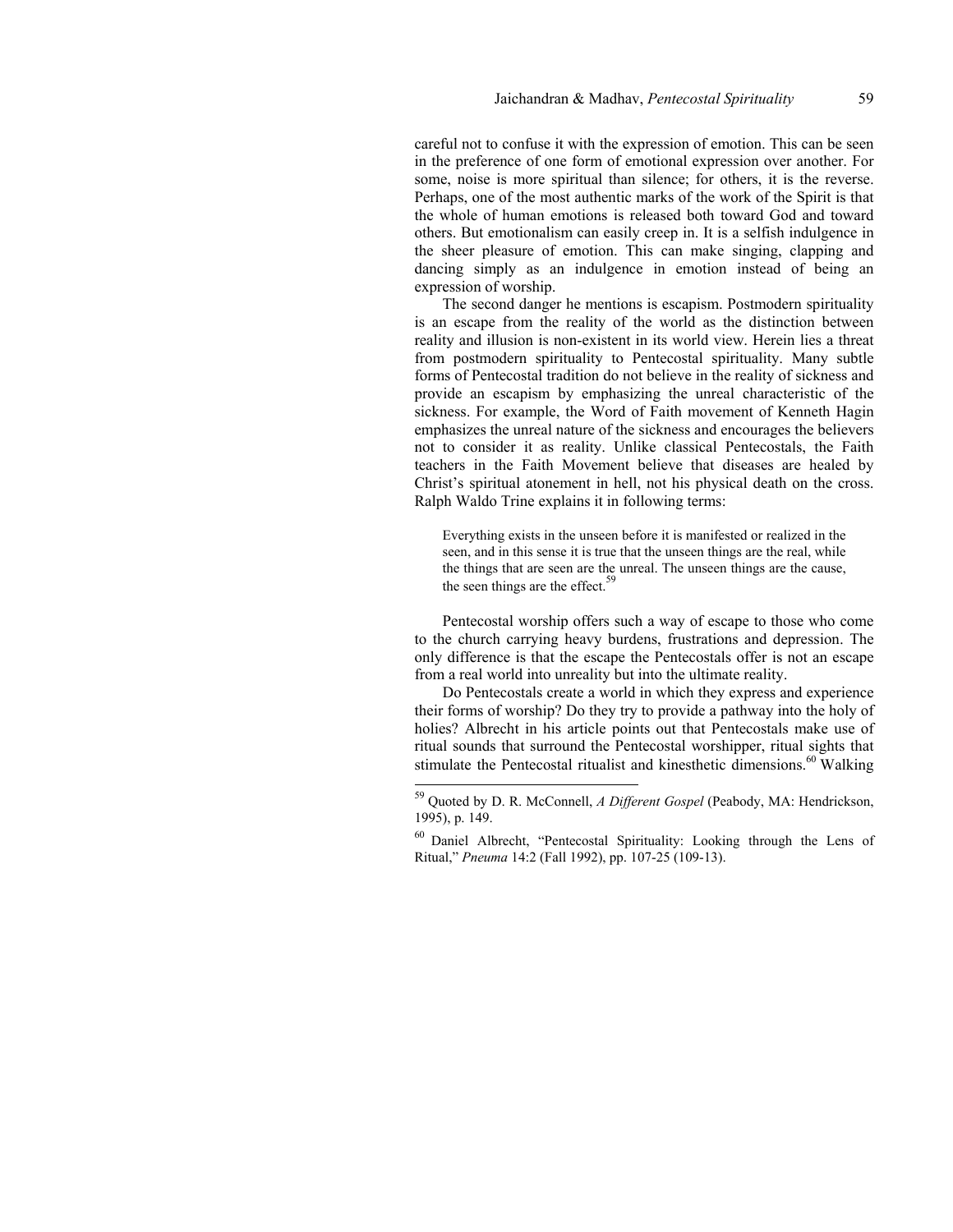into a Pentecostal service for the first time, one will be greeted by a cacophony of sounds. Sounds that surround, support and give a sense of security to Pentecostal worshippers. They symbolize an entrance into the very presence of God. Among the Pentecostal ritual sounds, the main one is music. The music of the Pentecostal song service usually called the worship service is often intended to help usher the congregation into the presence of God to help individuals taste a little bit of heaven or to bring down heaven to earth. One may ponder how many Pentecostals can truly worship their God without accompanying music.

Surrounding the different sounds of the Pentecostal service are also accompanying sights that stimulate worship. Probably the most significant and influential visual symbol in Pentecostal worship is the sight of fellow-worshippers. Pentecostals are encircled by fellow believers who stimulate each other actively to be immersed in worship. From the worship leader on the platform to the musicians and to the brother or sister across the aisle, Pentecostals influence each other's forms of worship, gestures and behaviors as they participate together in worship. Through their fellow worshippers, they look beyond, they see deeper, they see in one another their object of worship, their God.

In pursuit of higher experiences in Pentecostal worship services, there is an increasing tendency to add more simulating techniques, technologies, visuals and music, to take the worshipper from this world to another world. To some, the "experience of worship" is superior to the exposition of the scripture. Often than not, the exposition of the scripture is filled with experiences of either the preacher or of somebody else. All these and many more are aimed at bringing the childish delight that comes from being in the virtual reality. Do we see an influence of postmodern thought here? Are Pentecostals trying to create an atmosphere of worship, the feeling of other-worldliness, where the eternal becomes more real than the present?

### 5. Conclusion

This study has probably raised far more questions than it has offered answers. What does emerge from this study is the desperate need to seriously examine the importance we give to experience and worship in Pentecostal spirituality.

Do we then consider postmodernism as a threat to Pentecostal spirituality or do we see it as something that could be used to enhance and foster our experiences of spirituality? Would we rather take people